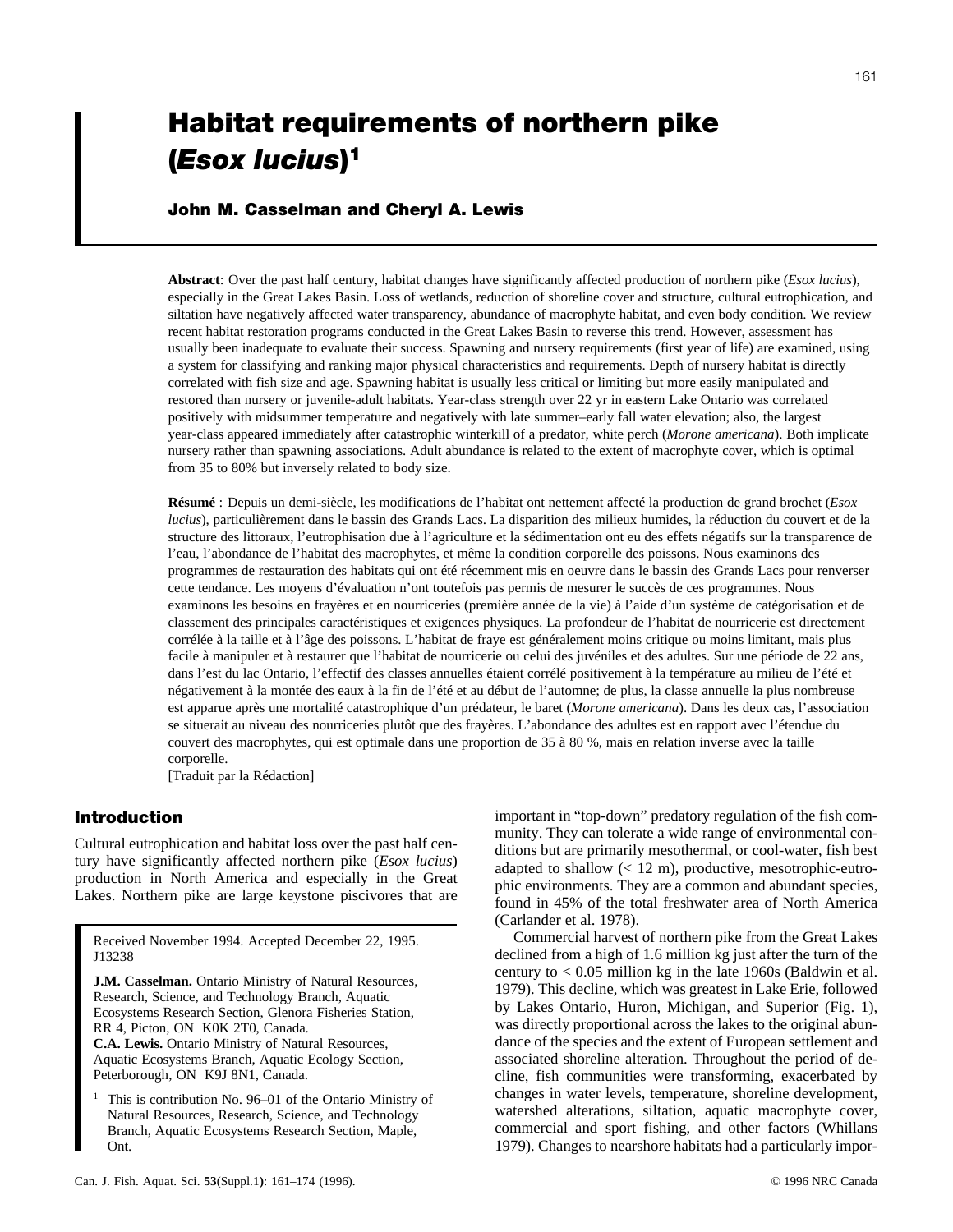**Fig. 1.** Commercial harvest of northern pike from the five North American Great Lakes from the early 1900s to the 1970s. Harvest estimates are for the Canadian waters of lakes Ontario, Erie, Huron, and Superior. Data are from Baldwin et al. (1979).

tant negative effect on pike production and have been important in contributing to the decline of the species, reflected in the decrease in commercial harvest (Fig. 1). These changes were most obvious in the more eutrophic lower Great Lakes.

Since settlement on the Canadian shoreline of Lake Ontario, there have been substantial losses of marshes that would have contained spawning and nursery (young-of-the-year) habitat for northern pike. Whillans (1982) concluded that 50% of 62 marshes had been completely lost by the late 1970s. He noted that where populations were densest around the Great Lakes, baseline wetland had been reduced by 75–100%. Most remaining shoreline wetlands on the Great Lakes are degraded and altered by siltation and turbidity and are dominated by siltand turbidity-tolerant fish species (Jude and Pappas 1992). Dodge and Kavetsky (1994), in their review of aquatic habitat and wetlands of the Great Lakes, concluded that the loss of inshore and nearshore habitat used by northern pike was moderate to low in Lakes Superior and Huron, moderate in Lake Michigan, high in Lake Ontario, and high to very high in Lake Erie. This habitat reduction is directly related to the decrease in commercial harvest of the species throughout the Great Lakes since the turn of the century (Fig. 1). Many recent habitat restoration programs across the Great Lakes explicitly identify the restoration of northern pike habitat as part of the fish community and habitat goals, objectives, and targets (Hartig 1993).

We examine habitat requirements of northern pike throughout its life history by considering spawning, nursery, and juvenile-adult habitat in relation to vegetative cover and substrate, water temperature, oxygen, transparency, and turbidity. Specifically, we (*i*) review the literature, (*ii*) present a system for classifying and ranking habitat associated with spawning and nursery grounds, (*iii*) analyze new data concerning nursery habitat, considering depth distribution and yearclass strength for the Bay of Quinte and eastern Lake Ontario for a 22-yr period (1971–1992), and (*iv*) review and evaluate some recent restoration projects.

## **Habitat requirements of northern pike**

#### **Spawning habitat**

There are many thorough and practical studies, reviews, and bibliographies of the spawning habitat and requirements of northern pike (e.g., Clark 1950; Johnson 1957; Franklin and Smith 1963; Forney 1968; Coble 1972; McCarraher and Thomas 1972; Alldridge and White 1980; Crossman and Casselman 1987; Raat 1988; Masse et al. 1993). Habitat suitability index models have been developed (Inskip 1982), and those aspects associated with spawning and nursery habitat have been refined and improved (Anderson 1993). Documentation of the loss of spawning habitat is historic and extensive (Brynildson 1958; Threinen et al. 1966, 1969; Reid 1990).

Quite generally, northern pike spawn in shallow water over vegetation in spring shortly after ice-out, when these shallows have warmed to 8–12°C. The fish tend to migrate up tributaries to flooded marshes and wetlands or shallow shoreline inundations. Optimal spawning substrate is flooded vegetation in a shallow, sheltered area. Grasses and sedges are preferred, but other vegetation may be used. The vegetative hummocks and mats should be adequate to entrap the eggs and suspend them above the substrate, where anoxic conditions can develop.

We devised a system for classifying, ranking, and weighting the physical requirements of habitat used by spawning northern pike (Table 1) that uses criteria gleaned from published literature, court evidence (J.M. Casselman, unpublished data), and extensive field observations of spawning northern pike in 18 marshes and wetlands. The system emphasizes the importance of vegetative type, water level, the exposure of a site, its proximity to connecting waterways, and to a lesser extent, substrate type and water exchange (Table 1). We use a simple single-digit ranking system to compare among and within these important habitat variables. Although other attributes could be considered, these physical conditions are of primary importance and are usually readily apparent on site inspection. These criteria apply to spawning time; however, some can be reasonably evaluated at other times of the year (e.g., vegetative type and density). The system can be used to build a matrix to numerically rank and compare and contrast the extent and quality of various habitats.

Spawning success has been linked to water-level changes (see review by Inskip 1982). High water levels at time of spawning with stable levels after the incubation period are associated with large year-classes of northern pike (Johnson 1957). High water levels increase nutrient concentrations and primary and secondary production in inundated areas, increasing the amount of available prey for the larval fish, make more spawning habitat accessible, expand the amount of cover, and reduce the potential for predation and cannibalism. This is obvious when new impoundments are flooded and previously unflooded terrestrial vegetation is inundated. Production of young-of-the-year can be 4–10 times greater the first year after impoundment than in subsequent years (Bodaly and Lysack 1984). Widely fluctuating water levels can inhibit the development of nearshore vegetation; as well, very consistent annual levels are less productive, with low levels being least productive (e.g., Inskip 1982; Gravel and Dubé 1980).

Other environmental conditions can be critical for early life

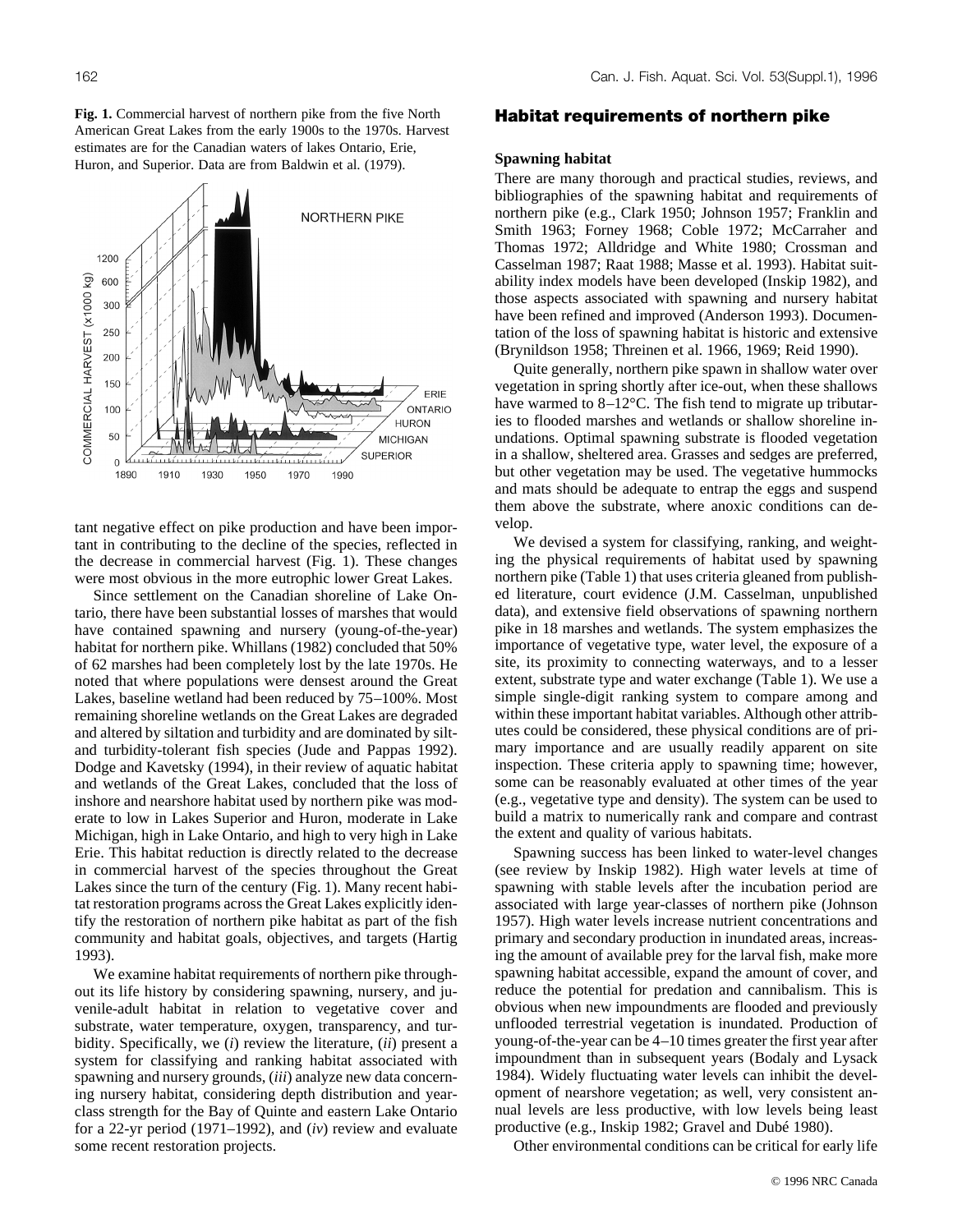**Table 1.** Criteria for classifying and ranking physical characteristics of spawning and nursery habitat of northern pike using a subjective numerical ranking system that ranges from 1 (lowest, poorest) to 9 (highest, best) and can be used to document and quantitatively describe the relative importance of various habitat characteristics.

|                             |                         | General habitat description                                                                                                                                                                                |                                                                                                                 |  |  |  |
|-----------------------------|-------------------------|------------------------------------------------------------------------------------------------------------------------------------------------------------------------------------------------------------|-----------------------------------------------------------------------------------------------------------------|--|--|--|
|                             | Rank of relative        |                                                                                                                                                                                                            |                                                                                                                 |  |  |  |
| Habitat variable            | importance              | Best (highest rank 9)                                                                                                                                                                                      | Poorest (lowest rank 1)                                                                                         |  |  |  |
|                             | <b>Spawning habitat</b> |                                                                                                                                                                                                            |                                                                                                                 |  |  |  |
| <b>Vegetation</b>           |                         |                                                                                                                                                                                                            |                                                                                                                 |  |  |  |
| Type                        | 9                       | Hummocks of grasses and sedges (e.g., Carex spp.) Cattails, bog laurel, Potamogeton spp., floating<br>meadowgrass Calamagrostis canadensis                                                                 | aquatic plants                                                                                                  |  |  |  |
| Density                     | 8                       | Moderately dense, $2-4$ hummocks per m <sup>2</sup>                                                                                                                                                        | Sparser or denser                                                                                               |  |  |  |
| <b>Water level</b>          |                         |                                                                                                                                                                                                            |                                                                                                                 |  |  |  |
| $Depth^a$                   | 9                       | 10-70 cm, averaging 20-40 cm (high water<br>associated with strong year-classes)                                                                                                                           | Deeper or shallower                                                                                             |  |  |  |
| Fluctuation                 | 7                       | Gradually increasing prior to spawning; stable until Fluctuating or not increasing prior to spawning;<br>fry start to move from spawning grounds,<br>approximately 6-8 weeks, then gradually<br>decreasing | decreasing abruptly immediately after spawning                                                                  |  |  |  |
| <b>Exposure of the site</b> | 6                       | Sheltered, warming rapidly in early spring;<br>receiving direct sunlight from south or west                                                                                                                | Warming very slowly in early spring; exposed to<br>north or east                                                |  |  |  |
| Connecting                  |                         |                                                                                                                                                                                                            |                                                                                                                 |  |  |  |
| waterways                   | 4                       | Rivulets that permit easy movement of spawners<br>into more sheltered spawning areas of the marsh<br>and allow fry to move out with receding water                                                         | Few or no deeper connecting channels for<br>drainage or access, or very deep channels<br>congregating predators |  |  |  |
| Substrate type              | 3                       | Well-oxygenated vegetative detritus; good rooting<br>medium for inundated grasses and sedges                                                                                                               | Decomposing organic debris or any type of<br>relatively infertile organic or inorganic substrate                |  |  |  |
| Water exchange              | $\overline{c}$          | Moderate; during high water some exposure to<br>wind and wave action                                                                                                                                       | Little or no wind exposure or water movement, or<br>extreme water movement or wave action                       |  |  |  |
|                             |                         | Nursery habitat <sup>b</sup>                                                                                                                                                                               |                                                                                                                 |  |  |  |
| <b>Proximity to</b>         |                         |                                                                                                                                                                                                            |                                                                                                                 |  |  |  |
| spawning habitat            | 9                       | Contiguous                                                                                                                                                                                                 | More distant or separated from the spawning<br>ground by various obstructions or restrictions,<br>docks, etc.   |  |  |  |
| <b>Vegetation</b>           |                         |                                                                                                                                                                                                            |                                                                                                                 |  |  |  |
| Submergent and              |                         |                                                                                                                                                                                                            |                                                                                                                 |  |  |  |
| emergent                    | 8                       | Dense submergent and emergent aquatic plants<br>$(40 - 90\% \text{ cover})$                                                                                                                                | Sparser or denser                                                                                               |  |  |  |
| <b>Extent</b>               | 6                       | Extensive; $>10$ times size of adjacent spawning<br>habitat                                                                                                                                                | Limited; equal in size to adjacent spawning habitat                                                             |  |  |  |

**Note:** For simplicity, we defined only extremes. Nursery habitat applies to young northern pike that are older than yolk-sac fry and younger than 1 yr old (young-of-the-year). Depth of nursery habitat is detailed in Figs. 2 and 3. A guideline for determining nursery habitat is that the water is approximately 10 cm deep for every 10 mm of body length (more precisely 12) or for every week after peak spawning.

*a* This criterion describes North American populations because in Lake Windermere, England, pike spawn in 2.0–3.5 m of water over *Elodea*, *Myriophyllum*, and *Nitella* (Frost and Kipling 1967).

*b* The general rule of thumb for locating and determining nursery habitat, detailed above, can be used as a habitat variable. If so, its rank of relative importance is 8, and poorer conditions would involve either much shallower or deeper water.

stages. When oxygen concentration falls below 30–35% air saturation, hatch of northern pike eggs and survival of embryos and larvae are greatly reduced (Siefert et al. 1973). Hydrogen sulphide increases when dissolved oxygen concentrations decrease. Hydrogen sulphide concentrations > 4–6  $\mu$ g⋅L<sup>-1</sup> decrease growth and survival of sac fry (Adelman and Smith 1970). Hummocks and vegetative mats are optimal spawning substrate because they help keep the eggs suspended in better oxygenated water, away from anoxic conditions and elevated hydrogen sulphide in the organic sediments.

Northern pike embryos are sensitive to heavy siltation resulting from movement of organic sediment caused by excessive wave action and currents. Siltation of 1.0 m⋅day<sup>-1</sup> was associated with mortality exceeding 97% (Hassler 1970).

## **Nursery habitat**

As is true for many species, nursery (young-of-the-year) requirements for northern pike are much less thoroughly studied than spawning habitat requirements. This is partly because young-of-the-year are often solitary, difficult to catch, require specialized sampling techniques or gear (e.g., electrofishing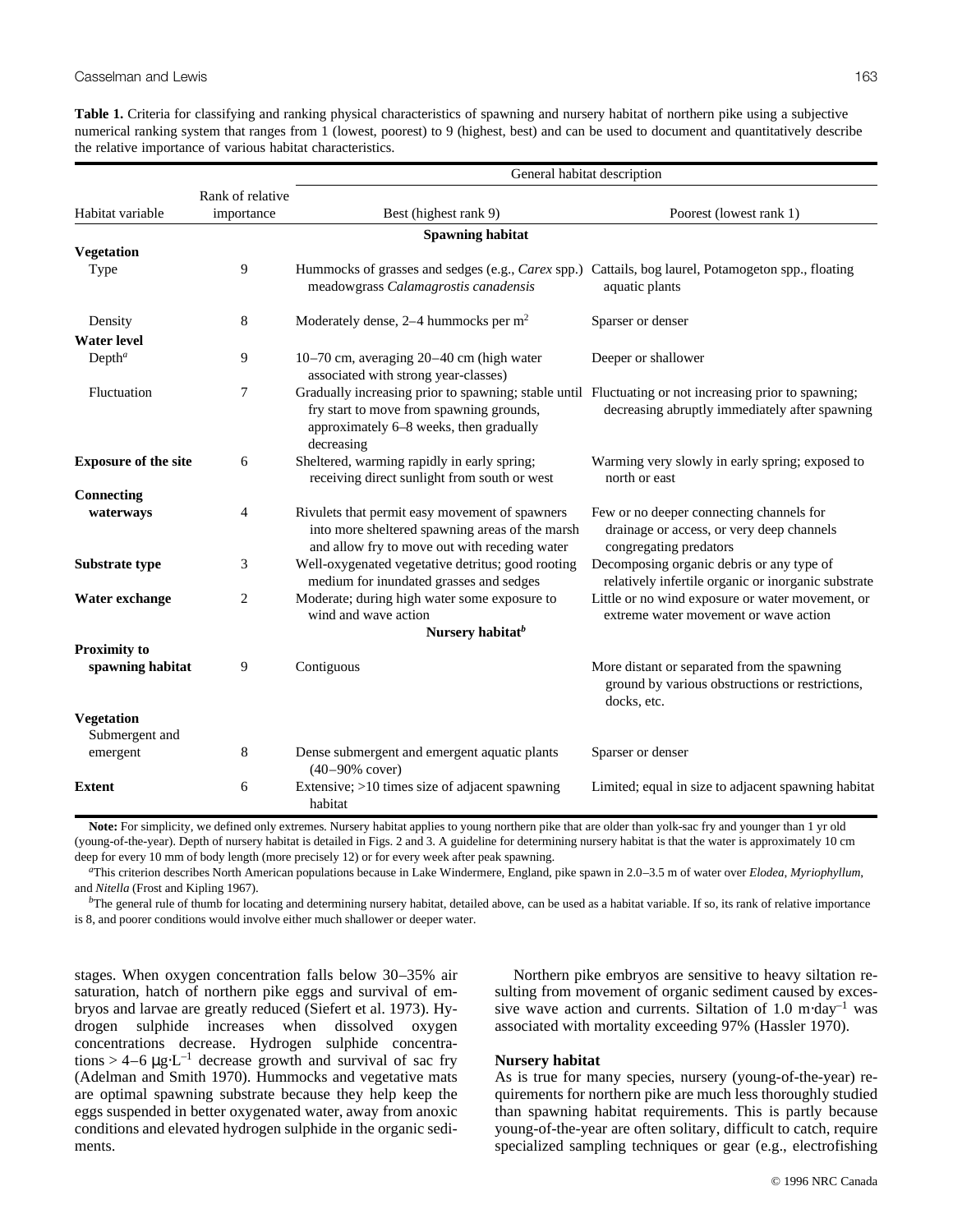**Fig. 2.** Relations between depth at time of capture and total length and age of young-of-the-year northern pike. Relations between (A) depth and (B) total length are plotted on number of days and date after peak spawning, which during the study period occurred during the last week in April. Northern pike were caught in 1968 to 1971 in two shallow lakes (<3 m), Wickett and Smoky Hollow. Regressions, correlation coefficients, and probability levels are provided.



gear or Plexiglas traps; Casselman and Harvey 1973), and either are caught in low numbers or, if congregating, catches are much more variable when compared with older, larger life stages; this all affects predictability. Activities in the deeper, more extensive nursery habitats are less easily observed than those associated with spawning. It is difficult to study small fish in the natural environment, especially when they are not easily caught or handled. This lack of knowledge has led to the misconception that nursery habitat and requirements are probably less limiting and important than spawning habitat requirements.

Because young fish in the nursery environment grow rapidly and increase in size and activity, their physical habitat needs expand. As they disperse into deeper water, they are usually found in moderately dense vegetation. Presumably, this increased activity makes them more vulnerable to predation, so dense vegetative cover is important in providing them shelter, enhancing survival. Although woody debris and other structures can afford cover and are sometimes important, young northern pike prefer submerged vegetation with some emergent and floating vegetation interspersed. Such cover is especially critical. Johnson (1960) found that growth in tanks

**Fig. 3.** Relation between depth at which young-of-the-year northern pike were captured throughout the year by electrofishing and Plexiglas traps (Casselman and Harvey 1973) and total length. Regression equation (solid line), correlation coefficient, and probability level are provided. Broken line illustrates the predictive regression of body length on depth. Northern pike were caught from 1968 to 1971 in two shallow  $\langle$ <3 m) lakes, Wickett and Smoky Hollow. Shaded area and lighter curved lines of best fit delineate the extremes.



devoid of vegetation was erratic and considerably less than when northern pike were reared with vegetation.

The relationships between depth of the habitat, length, and age of young-of-the-year northern pike were examined with electrofishing and Plexiglas trap catches from 1968 to 1971 in two shallow lakes (< 2 m deep) on Manitoulin Island. Sampling effort was distributed uniformly over all depths throughout the open-water period. Depth and age (of young-of-theyear) were highly correlated (Fig. 2A). Since the fish grew during the period, length was linearly correlated with age over the size range studied (Fig. 2B). Hence, the relationship between water depth and size of northern pike during the first year was highly correlated (Fig. 3). This quantified the association between habitat depth and size and age of young northern pike, confirming that as fish grow, their preferred depth range increases. This relationship appears to be less significant in larger, older young-of-the-year; in late summer and early fall, large individuals appear to use a wider range of depths (Fig. 3). These quantitative results make it possible to devise practical criteria for describing depth of young-of-the-year nursery habitat, based on age and date. A general guideline for describing the habitat frequented by young northern pike during the first year is that the water is approximately 10 cm deep for every 10 mm of body length (more precisely 12) or for every week after peak spawning, at least until they reach 150 mm in length.

Anderson (1993) used field surveys and laboratory preference experiments to develop suitability indices for water depth, vegetation type, and density for young northern pike in their nursery habitat. He concluded that intermediate densities of vegetative cover were optimal and that young-of-the-year preferred a combination of submerged and emergent vegetation with densities ranging from 20 to 50%. Predator feeding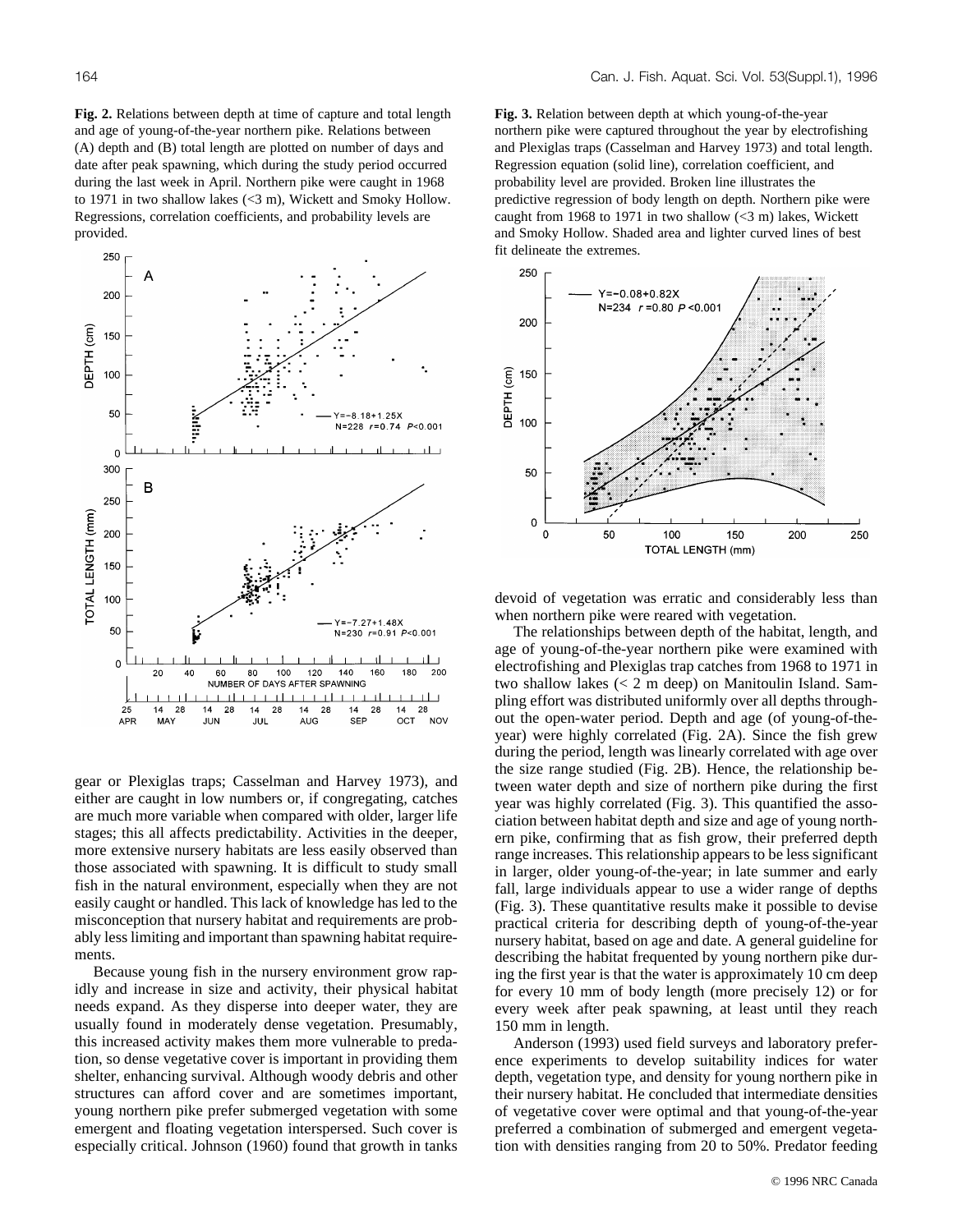**Fig. 4.** Proportional year-class strength of northern pike from the Bay of Quinte and eastern Lake Ontario for a 22-yr period from 1971 to 1992.



efficiency is reduced in areas of dense cover (Cooper and Crowder 1979) and in habitat of increased complexity (Savino and Stein 1982). Anderson (1993) observed that young northern pike preferred *Myriophyllum* and *Potamogeton* over *Scirpus* and *Vallisneria*. Optimal predator efficiency and productivity occurred with intermediate plant densities, where preferred prey could be easily caught but prey populations were not decimated. This was also important for muskellunge (*Esox masquinongy*) (Craig and Black 1986).

Young northern pike in the upper Mississippi River were 10 times more abundant in emergent vegetation and 3 times more abundant in submergent vegetation than in areas that were unvegetated (Holland and Huston 1984). The authors concluded that this preference was related to cover and not to food. Young fish that are associated with deeper and less restrictive habitats grow more rapidly because they are more piscivorous than fish living at confined depths in channels (Mann and Beaumont 1990). In confined marshes and backwaters, the migration of young fish in fall is associated with decreased water temperature and, in some cases, reductions in dissolved oxygen concentration (Holland and Huston 1984; Derksen 1989).

We extended the system for classifying and ranking the physical requirements for spawning habitat to young-of-theyear nurseries (Table 1). We used field observations of youngof-the-year nursery habitats in 12 different lakes in Ontario and data from Anderson (1993). These emphasize the importance of the proximity of quality nursery habitat to spawning habitat and the extent and type of vegetative type and cover, which we estimate to be optimally 40–80%. These physical habitat conditions are most obvious on site inspection; they apply to the summer period, but proximity of habitats can be evaluated at other times of the year.

Optimum temperature for linear body growth of young-ofthe-year northern pike was higher (22–23°C) (J.M. Casselman, unpublished data) than that of age 1 and older (19°C) (Casselman 1978) when the same fish were studied. Bevelhimer et al. (1985) observed that maximum growth of young northern pike in Ohio (24–25°C) was higher than that reported by Cassel-

**Table 2.** Correlation between mean monthly water temperature of the Bay of Quinte for the open-water period (March–December) and the logarithm of the proportional size of the year-class of northern pike from the Bay of Quinte and eastern Lake Ontario from 1971 to 1992.

| Temperature    |      |        |       |       |  |  |
|----------------|------|--------|-------|-------|--|--|
| Month          | Mean | 95% CI | r     | P     |  |  |
| March          | 1.5  | 0.34   | 0.391 | ns    |  |  |
| April          | 6.7  | 0.89   | 0.226 | ns    |  |  |
| May            | 14.7 | 0.61   | 0.141 | ns    |  |  |
| June           | 20.4 | 0.48   | 0.255 | ns    |  |  |
| July           | 23.5 | 0.41   | 0.569 | 0.006 |  |  |
| August         | 23.2 | 0.49   | 0.540 | 0.010 |  |  |
| September      | 19.1 | 0.38   | 0.182 | ns    |  |  |
| October        | 12.2 | 0.52   | 0.219 | ns    |  |  |
| November       | 5.8  | 0.54   | 0.152 | ns    |  |  |
| December       | 1.4  | 0.26   | 0.497 | 0.019 |  |  |
| March–December | 12.8 | 0.29   | 0.483 | 0.023 |  |  |

**Note**: Daily water temperatures were from the Belleville, Ont., domestic water filtration plant. Probability values are provided. ns, not significant.

man. They attributed this apparent difference to adaptation resulting from 25 yr of selection in warm Ohio hatchery ponds; however, Bevelhimer et al. studied younger, smaller fish (young-of-the-year, total length (TL) range 125–210 mm, total weight (TW) mean 19.3 g) than did Casselman, who used much older, larger fish (second and third calendar years of life, TL range 281–466 mm, TW mean 340 g). So the results published for these two studies were not exactly comparable. When fish of the same age are compared (young-of-the-year), unpublished results reported above are more similar to those of Bevelhimer et al. (1985) (22–23 vs. 24–25 $^{\circ}$ C); however, a difference exists, although slight, that may be attributed to high temperature adaptation. Fry have an optimum temperature for growth that is even higher (25.6°C; Hokanson et al. 1973). It is apparent that the optimum temperature for growth of northern pike decreases with age.

Small northern pike are more tolerant of oxygen depression than are larger individuals, and critical values are lower (Casselman and Harvey 1975). Casselman (1978) has reported summer mortalities of young-of-the-year resulting from oxygen depression because of prolonged respiration of dense vegetation on dull, calm days.

We examined 22 yr of data on relative year-class strength of 489 northern pike from the Bay of Quinte and eastern Lake Ontario to determine what environmental factors affect recruitment or survival. Fish were collected over a 14-yr period from 1980 to 1994 (fork length (FL) =  $66.5 \pm 0.9$  cm, TW =  $2.20 \pm 0.10$  kg, mean  $\pm 95$ % CI) in a routine indexing program conducted by Research and Assessment, Ontario Ministry of Natural Resources. Fish were captured in multimesh experimental gill nets and bottom trawls. Similar effort was used each year. Cleithra were used to assess age. Proportional strength of each of the 22 year-classes was measured by calculating the relative abundance of each year-class in each year of sampling, estimating their proportion by age, and averaging this proportion over the ages vulnerable to the sampling gear. The correlations between the mean monthly water temperature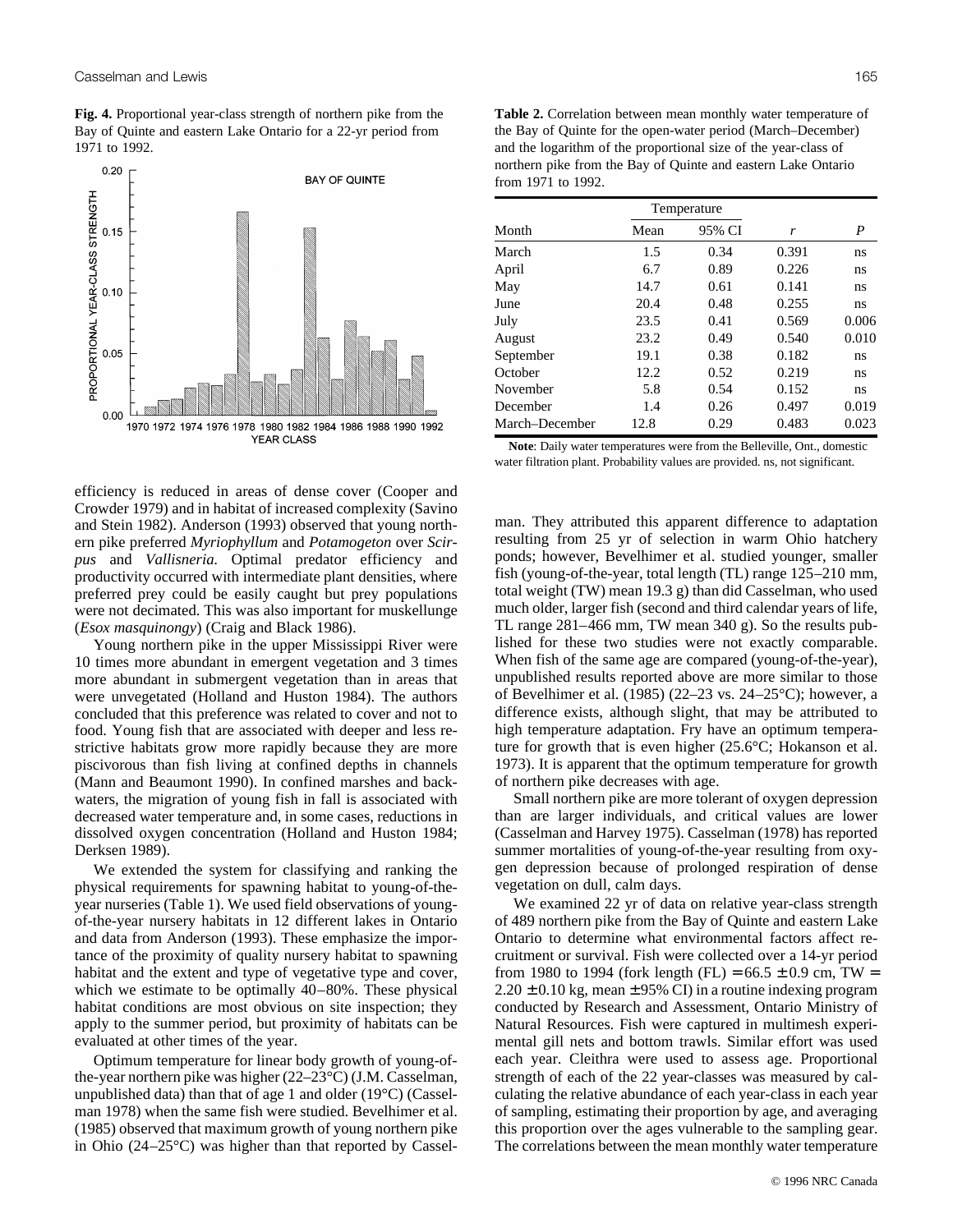**Fig. 5.** Relation between the logarithm of the proportional size of the year-class of northern pike and mean midsummer (July–August) water temperature in the Bay of Quinte and eastern Lake Ontario from 1971 to 1992. The polynomial equation, correlation coefficient, and probability level are provided. Years are indicated. Mean daily water temperature was measured in the Bay of Quinte at the Belleville, Ont., water filtration plant.



**Fig. 6.** Relation between the logarithm of the proportional size of the year-class of northern pike and mean late summer - early autumn (August–October) water elevation in the Bay of Quinte and eastern Lake Ontario from 1971 to 1992. Regression equation, correlation coefficient, and probability level are provided. The years are indicated, and the dashed curves delineate the 95% confidence limits. Water elevation was measured in eastern Lake Ontario at Oswego, N.Y.



and water elevation for the open-water period, March–December, were examined.

Two year-classes, 1978 and 1983, dominated during this period (Fig. 4). The 1978 year class appeared after a substantial winter mortality during two successive winters, 1976–1977 and 1977–1978, affected the fish community. There is evidence that the extreme strength of this year class

**Table 3.** Correlation between mean monthly change in water elevation (m) in eastern Lake Ontario and logarithm of the proportional size of the year-class of northern pike from the Bay of Quinte and eastern Lake Ontario for the open-water period (March–December) from 1971 to 1992.

|                | Elevation relative to<br>open water mean (m) |        |          |       |  |
|----------------|----------------------------------------------|--------|----------|-------|--|
| Month          | Mean                                         | 95% CI | r        | P     |  |
| March          | $-0.11$                                      | 0.09   | 0.114    | ns    |  |
| April          | $+0.10$                                      | 0.09   | 0.105    | ns    |  |
| May            | $+0.25$                                      | 0.09   | $-0.071$ | ns    |  |
| June           | $+0.28$                                      | 0.10   | $-0.118$ | ns    |  |
| July           | $+0.21$                                      | 0.09   | $-0.226$ | ns    |  |
| August         | $+0.09$                                      | 0.09   | $-0.423$ | 0.050 |  |
| September      | $-0.04$                                      | 0.07   | $-0.534$ | 0.011 |  |
| October        | $-0.18$                                      | 0.07   | $-0.453$ | 0.034 |  |
| November       | $-0.30$                                      | 0.06   | 0.235    | ns    |  |
| Decemeber      | $-0.31$                                      | 0.06   | 0.323    | ns    |  |
| March-December | 0.00                                         | 0.06   | $-0.155$ | ns    |  |

**Note:** Water elevations were measured at Oswego, N.Y. Probability values are provided. ns, not significant.

was related to the substantial reduction in the white perch (*Morone americana*) population (Minns and Hurley 1986). White perch are major predators on small and young fish. If there was predation by this species on northern pike, it would no doubt have occurred on young-of-the-year in the nursery habitat.

Relationships between year-class strength and water temperature were examined, using mean monthly temperature (Table 2). Overall, year-class strength was positively correlated with mean temperature of the open-water period  $(P =$ 0.023). The proportional size of the year-class was highly significantly correlated with the warmest months of the summer, July and August, when mean water temperature exceeded 23°C. The mean temperatures for these 2 months were averaged to illustrate the significance and the trend of the relationship  $(P < 0.001)$  (Fig. 5). The data were best fit by a curvilinear relationship that peaks between 23 and 24°C. The two strongest year classes, 1978 and 1983, were stronger than would be expected, given midsummer water temperatures in those years (Fig. 5). Since this relationship no doubt involves the first year of life, this temperature response coincides well with the growth of young-of-the-year northern pike. Maximum growth of young-of-the-year occurs at 22–23 °C, whereas maximum recruitment occurs at a temperature that is only slightly higher (23–24°C).

An unexpected positive correlation was also obtained with December water temperatures (Table 2). The correlations with midsummer temperatures appear to implicate nursery rather than spawning conditions, because spring spawning time was not involved. This correlation may be related to increased growth and associated survival of young fish. The direct effect of temperature during the first year of life appears to be rather universally important (Le Cren 1987; Fortin et al. 1982). Increased summer temperature could also affect survival by increasing vegetative growth and cover.

Year-class strength and mean annual water elevation during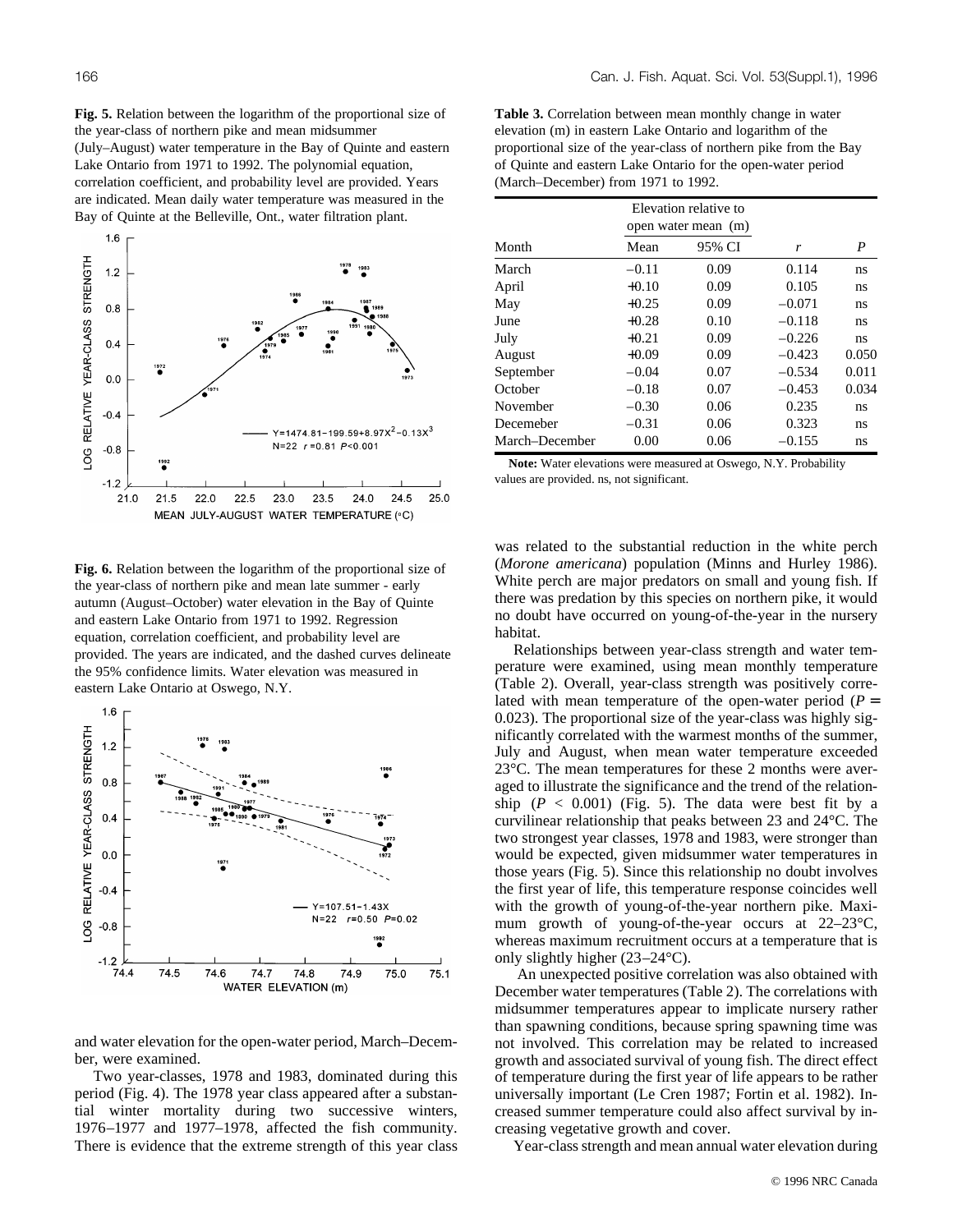**Fig. 7.** Relation between catch of northern pike per unit of gill-net effort and percent vegetative cover in Manitoulin Island lakes Wickett and Smoky Hollow, in midsummer 1968–1971. Catch is expressed as the number of northern pike caught per hour in a 50-m experimental green multifilament multimesh gill net set for 24 h in various densities of vegetative cover in the two shallow  $(<$ 3 m) lakes. The number of gill-net sets ( $N = 195$ ) is indicated with each data point. Relation fitted by running averages. Vegetative cover was measured at two randomly chosen locations within 50 m of the gill net and was averaged.



the open-water period were not correlated (Table 3). Yearclass strength was, however, negatively correlated with elevation for those open-water months when water levels were decreasing (August–October) from late summer to early autumn  $(P = 0.02)$  (Fig. 6). It is apparent that recruitment was not related to spring water elevations at spawning time. Correlations with late summer and autumn implicate effects on young northern pike in the nursery habitat. It is not readily apparent how low water elevations in late summer would influence year-class strength of northern pike, especially when the relationship was negative. These correlations are not spurious, because they are strong and show a gradually changing monthly trend (Table 3). Lower water levels in late summer and early autumn could force young fish to move offshore earlier, reducing the possibility of fall and early winter entrapment in degraded shallow backwaters (Derksen 1989). Lower water levels in late summer and early fall could increase the amount of cover present per volume of habitat, decreasing susceptibility of the fish to fall predation by other species. Decreasing water levels could also concentrate small prey species, improving growth and survival.

#### **Juvenile and adult habitat**

Adult northern pike are found in relatively shallow water in summer, usually  $<$  4 m but sometimes as deep as 12 m, that is relatively clear, cool, and well oxygenated ( $> 3$  mg⋅L<sup>-1</sup>) with some vegetative cover. Habitat and environmental requirements of juvenile (yearling to maturity) and adult northern pike are relatively well known (see review, Inskip 1982); however, their association with vegetative habitat needs to be better quantified.

To better understand the association between vegetative

cover and northern pike, we analyze data from multiple experimental multimesh gill nets set in midsummer during 1968–1971 in two shallow (< 3 m) lakes, Smoky Hollow and Wickett, on Manitoulin Island. Throughout the open-water period in the two lakes, there was a range of densities of aquatic macrophytes. Plants were primarily species of *Potamogeton*, including *P. crispus*, *Ceratophyllum demersum*, and *Elodea canadensis*. The catches of juvenile and adult northern pike were low at low macrophyte densities, highest at intermediate densities (35–80%) and low in very dense, virtually continuous vegetative mats (Fig. 7). The larger pike were caught at low vegetation densities, and the smallest were taken in the densest vegetation. Randall et al. (1996) conducted littoralzone electrofishing surveys in the lower Great Lakes and concluded from general categories that northern pike were most abundant when vegetation was moderately dense (31–70%), results that are similar to the peak abundance reported here. These independent results are similar to those of Grimm and Backx (1990, Table 5), who measured vegetative cover and biomass in six different water bodies in the Netherlands. Our quantitative results support Grimm and Backx's (1990) observation that northern pike populations require at least 30% vegetative cover.

As northern pike mature, their vegetative associations change from emergent for fry to emergent, floating, and submergent for young to submergent for adult. Northern pike are visual predators and are primarily active during the day but usually feed crepuscularly. Their "ambush" predation style requires cover, and aquatic macrophytes are preferred. Vegetation provides a refuge from predation for the young and cover to conceal feeding fish of all sizes (Inskip 1982).

Northern pike generally prefer shallow vegetated areas (Diana et al. 1977; Inskip 1982; Chapman and Mackay 1984*a*; Cook and Bergersen 1988). For a large piscivore such as northern pike, however, there is likely an advantage to exhibiting some versatility in habitat selection, depending on availability of prey and other factors. Chapman and Mackay (1984*b*) demonstrated that northern pike distribution in a moderate-sized lake in Alberta was not necessarily strongly tied to shallow vegetated areas. Although fish were associated with macrophytes more often than would be predicted if they were choosing habitats randomly, northern pike were versatile in habitat selection.

The selection and use of vegetated areas depends on the size of fish. Chapman and Mackay (1984*a*) found that large northern pike were often observed at the macrophyte - open-water interface, while small ones were rarely seen there. Grimm (1981, in Chapman and Mackay 1984*b*) found that large northern pike used open-water and vegetated areas, while smaller northern pike were restricted to more heavily vegetated areas. Chapman and Mackay (1984*a*) found that large (> 25 cm) and small (< 25 cm) northern pike differed significantly in their selection of depth but not in their selection of vegetation type. Large fish were found in deep, unvegetated waters more frequently than were small fish. Cook and Bergersen (1988) found that female northern pike occupied deeper habitats than did males of the same size.

Very dense vegetative cover appears to be suboptimal, especially for larger northern pike (Fig. 7). The boundary zone between stands of aquatic vegetation and open water may pro-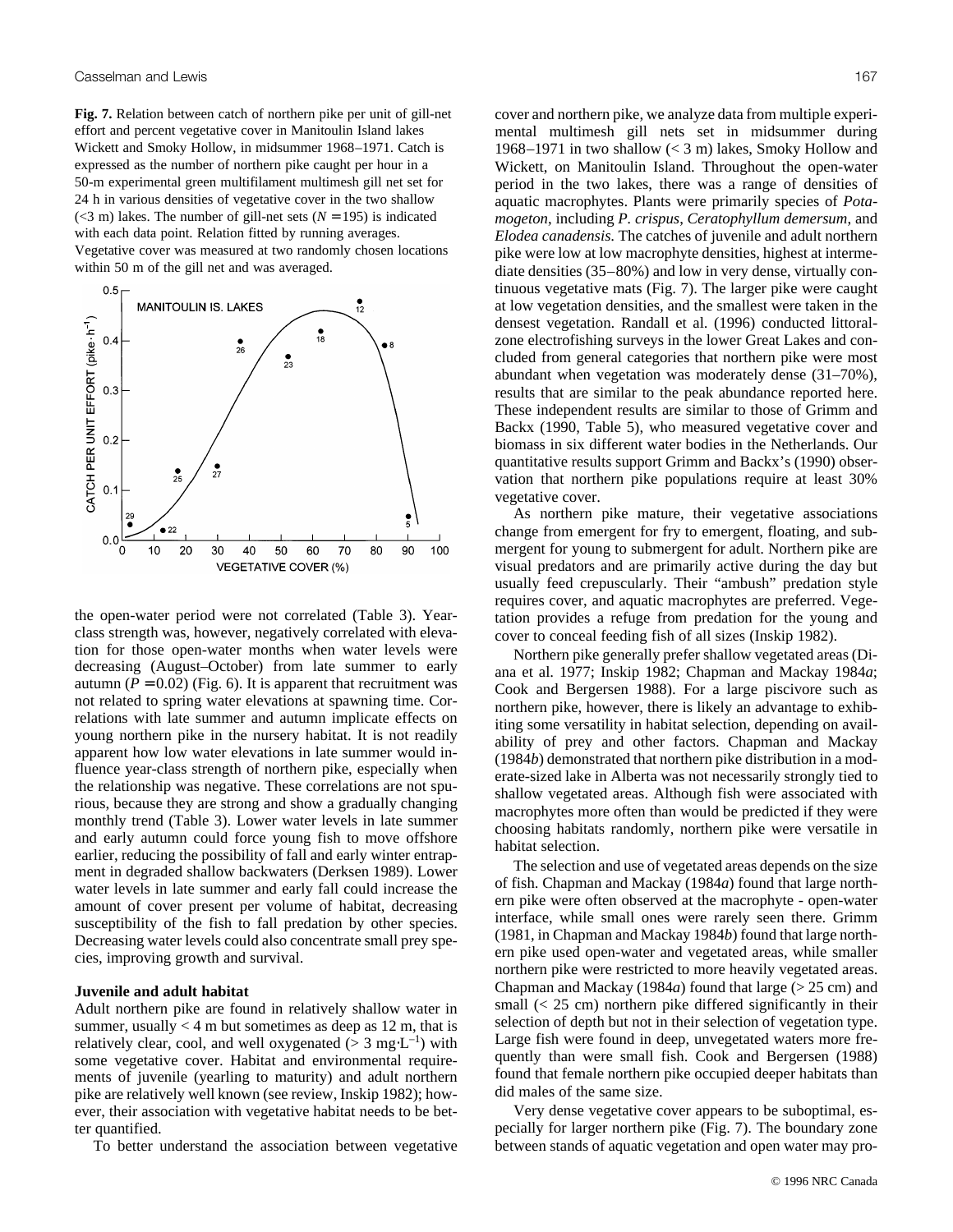| Lake    | Site                                         | Diagnosis                                          | Objectives                                                                    | Remediation                                                                                                                                                                        | Evaluation                                                                                                                                                                                                                                                    | References |
|---------|----------------------------------------------|----------------------------------------------------|-------------------------------------------------------------------------------|------------------------------------------------------------------------------------------------------------------------------------------------------------------------------------|---------------------------------------------------------------------------------------------------------------------------------------------------------------------------------------------------------------------------------------------------------------|------------|
| Ontario | Bay of Quinte<br>Pine Point                  | Overmature Typha<br>marsh                          | Improved<br>spawning and<br>nursery for<br>northern pike                      | Dredged a complex of 480 m<br>of channels 1.2-2.5 m deep,<br>10-15 m wide (1993)                                                                                                   | No assessment of<br>northern pike spawning<br>(1993); YOY northern<br>pike found in summer<br>(1993)                                                                                                                                                          | 1,2,3      |
|         | Sawguin Creek                                | Overmature Typha<br>marsh                          | and nursery habitat                                                           | Improved spawning Dredged a complex of 380 m<br>of channels, removing the<br>entire root mass, ensuring<br>1-m depth; channel edge<br>slope 1.5:1 (1992)                           | No assessment of<br>northern pike spawning<br>(1993); YOY northern<br>pike found in summer<br>in 1994, YOY northern<br>pike found in dredged<br>but not in natural<br>channels; channel depth<br>inadequate to maintain<br>DO and temperature<br>requirements | 1,2,3      |
|         | <b>Toronto Shoreline</b><br>Mimico Creek     | Loss of wetlands                                   | Wetland creation                                                              | Planted species of emergent<br>vegetation using triangular<br>log cribs, fibre pots, and<br>individual plantings; installed<br>fencing to exclude carp and<br>minimize disturbance | Slow to establish due to<br>continuing hydrological<br>effects on sediment                                                                                                                                                                                    | 4,5,6      |
|         | <b>Bluffers Park</b>                         | Loss of wetlands                                   | Wetland creation                                                              | As above                                                                                                                                                                           | Washed out due to<br>wave action from lake;<br>failed to address<br>stormwater flow and<br>wave action effects                                                                                                                                                | 4,5,6      |
|         | <b>Toronto Islands</b>                       | Loss of wetlands                                   | Create northern<br>pike spawning                                              | Three cuts in barrier berm to<br>allow fish passage;<br>hummocks created and<br>seeded with soft-stem<br>vegetation (1992)                                                         | Northern pike observed<br>in 1994; no YOY<br>documented; YOY<br>likely dispersed rapidly<br>to lagoon system as<br>temperature and DO<br>became suboptimal                                                                                                    | 4,7,8      |
|         | Hamilton Harbour Declines in water           | levels limit<br>recruitment; lack<br>of vegetation | Maintain water<br>levels until fry<br>dispersed;<br>reestablish<br>vegetation | Installed water control<br>structures and excluded carp<br>from some ponds (1994)                                                                                                  | Where carp excluded,<br>transparency increased<br>and rooted vegetation<br>established; 6-yr<br>monitoring program<br>planned                                                                                                                                 | 9          |
|         | Superior Thunder Bay<br>Neebing-<br>McIntyre |                                                    |                                                                               |                                                                                                                                                                                    |                                                                                                                                                                                                                                                               |            |
|         | Floodway                                     | Habitat destroyed<br>by filling                    | Recreate spawning,<br>nursery, adult<br>habitat                               | Excavated four 20-m<br>embayments into sides of<br>floodway; planted banks with<br>willow (1991)                                                                                   | More fish in channels<br>than in floodway; not<br>known if actual increase<br>in production or only<br>attraction of fish (1992,<br>1993)                                                                                                                     | 10         |
|         | McVicar Creek                                | to reestablish due<br>to wave action               | Wetland lost; failed Create shelter from<br>wave action                       | Created 175-m rock island<br>(1992)                                                                                                                                                | Newly established<br>vegetation at most<br>sample sites; no<br>northern pike<br>documented in 1993                                                                                                                                                            | 10         |

**Table 4.** Examples of recent northern pike habitat restoration projects in the Great Lakes Basin.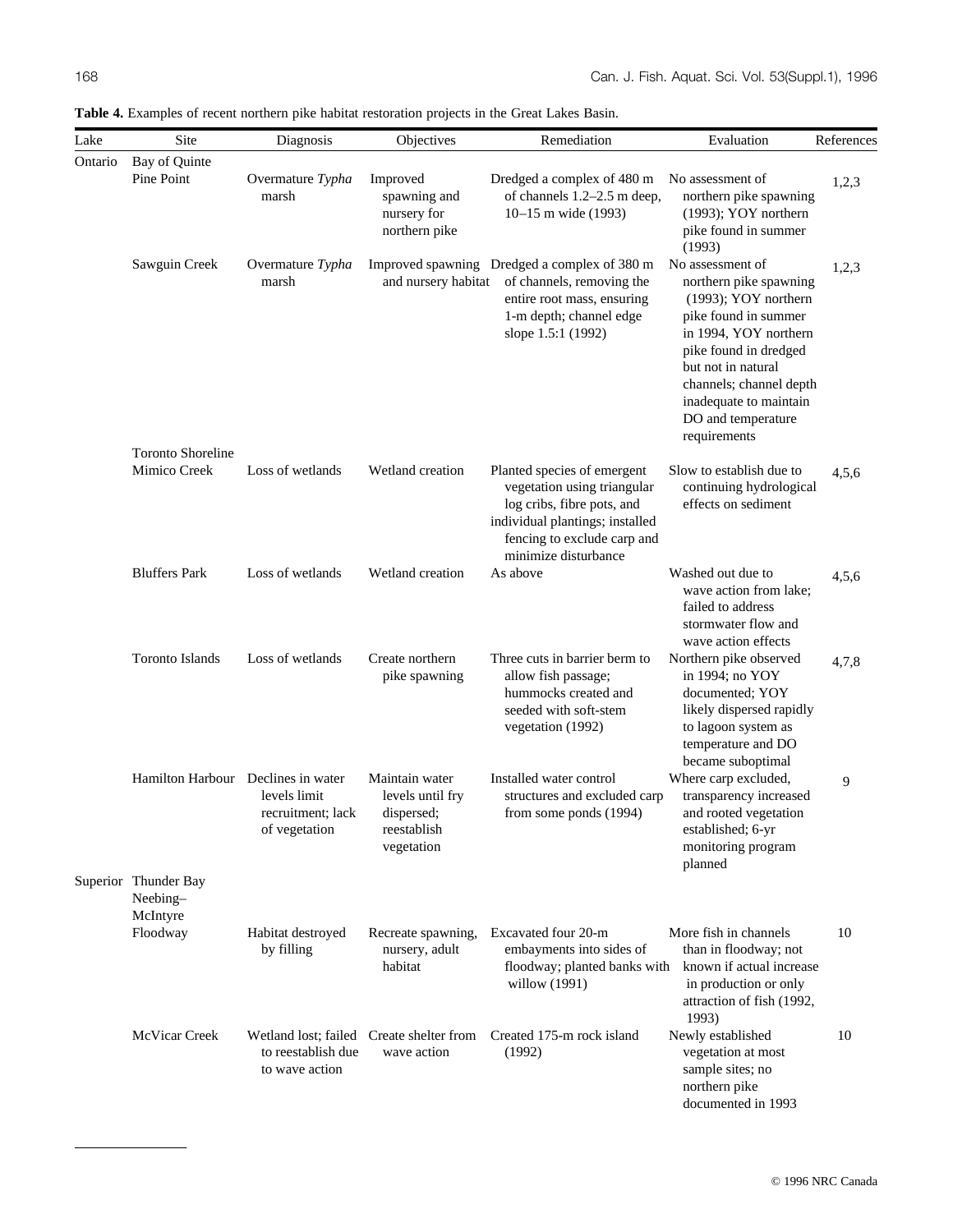**Table 4** *(concluded).*

| Lake   | Site                             | Diagnosis                                                                                           | <b>Objectives</b>                                                        | Remediation                                                                                                                                   | Evaluation                                                                                                                                                                                                                | References |
|--------|----------------------------------|-----------------------------------------------------------------------------------------------------|--------------------------------------------------------------------------|-----------------------------------------------------------------------------------------------------------------------------------------------|---------------------------------------------------------------------------------------------------------------------------------------------------------------------------------------------------------------------------|------------|
|        | <b>McKellar River</b>            | Wetland lost                                                                                        | Reestablish wetland                                                      | Created two 1-ha lagoons by<br>excavating the riverbank;<br>planted trees, shoreline<br>cover and macrophytes<br>(1994)                       | Extensive use by<br>northern pike in 1995                                                                                                                                                                                 | 10         |
| Inland | Wilcox Lake<br>Creek between     | Wetland loss and<br>physical exclusion<br>of spawners;<br>recruitment failure                       | Create new wetland<br>in senescent marsh                                 | Dredged a $50 \times 40$ m grid of<br>channels $2-4$ m wide;<br>dredging spoils used to<br>elevate a grid of similar<br>mounds; seeded (1986) | Used by spawning fish;<br>egg deposition and<br>juvenile production<br>estimated; after 2–3 yr<br>natural succession,<br>slumping channel banks<br>and sedimentation from<br>wave action had<br>reduced available habitat | 11, 6      |
|        | Butterfly and<br>Minnitaki lakes | Altered nursery<br>habitat with<br>dredging spoils<br>from<br>channelizing<br>length of<br>waterway | Reduce nursery<br>habitat alteration<br>and stabilize clay<br>spoil spit | Cut spoil spit and create<br>spawning hummocks                                                                                                | Hummocks were built<br>and aerially seeded,<br>reducing erosion;<br>northern pike use was<br>not assessed                                                                                                                 | 12         |

**Note:** The reasons for the restoration program, the specific objectives, the remedial action, and evaluation of the outcome are provided. The references for the table are numeric and are as follows: (1) Anonymous 1993*a*; (2) K. Hartley, Moira River Conservation Authority, R.R. 2, Belleville, Ont., personal communication; (3) L. Cope, OMNR, 1 Richmond Boulevard, Napanee, Ont., personal communication; (4) Anonymous 1993*b*; (5) Anonymous 1993*c*; (6) I. Buccanan, OMNR, 10401 Dufferin Street, Maple, Ont., personal communication; (7) Anonymous 1992; (8) R. Strus, Metropolitan Toronto Region Conservation Authority, c/o OMNR, 10401 Dufferin Street, Maple, Ont., personal communication; (9) K. Minns, Department of Fisheries and Oceans, P.O. Box 5050, Burlington, Ont., personal communication; (10) E. Iwachewski, OMNR, P.O. Box 5000, Thunder Bay, Ont., personal communication; (11) Reid 1990; (12) F. Cole, OMNR, P.O. Box 309, Sioux Lookout, Ont., personal communication.

vide important edge, affording ambush hunting sites (Reighard 1915, in Inskip 1982; Chapman and Mackay 1984*a*).

Changes to the amount of vegetation affect distribution. Cook and Bergersen (1988) found that northern pike abundance varies in response to changes in macrophyte density and distribution. In a year when macrophyte growth increased near shore, fish frequented those areas more than in the previous year. Cook and Bergersen noted that with an increase in macrophyte growth, fish remained in shallower water, closer to shore. However, Holland and Huston (1984) found that juvenile northern pike avoided very dense macrophyte beds, and they speculated that low oxygen levels associated with these vegetative mats may have caused that behaviour. In winter, northern pike tend to occupy deeper habitats as ice cover and die-back of vegetation change the inshore habitat and oxygen depletion commences (Casselman 1978; Cook and Bergersen 1988; Derksen 1989).

Macrophyte density influences the size structure of northern pike populations. Since large fish require more open water and vegetation – open-water interface, lakes with dense vegetation are usually dominated by smaller northern pike (Grimm and Backx 1990).

Northern pike exhibit a preference for type and density of vegetation. In Eleven Mile Reservoir, Colorado, Cook and Bergersen (1988) found the most abundant and widespread species to be *Ceratophyllum demersum*, *Elodea canadensis*, *Potamogeton* spp., and *Chara* spp. Males preferred areas of *Potamogeton* spp. in combination with other macrophytes, while females preferred stands of *Potamogeton* spp., *Elodea canadensis*, or *Ceratophyllum demersum*.

Temperature is an important environmental factor affecting this cool-water fish (Casselman 1978). The physiological growth optimum for yearlings to adults fed ad libitum was 19°C for biomass and 21°C for length. When fish 2 and 3 yr old from the laboratory and from studies in the natural environment were compared, the optimum temperature for linear growth for laboratory fish was  $20.9 \pm 0.1^{\circ}$ C and under natural conditions,  $19.8 \pm 0.6$ °C (Casselman 1978). This slight difference was attributed to available food and feeding rate, which directly affect optimum temperature for growth.

Laboratory studies indicate that the final preferred temperature of northern pike is slightly higher (2 or 3°C) than the optimum for growth (McCauley and Casselman 1981). Headrick and Carline (1993) used temperature-sensitive radio transmitters on adult northern pike in two southern Ohio impoundments and showed that, when water temperature exceeded 20°C, fish sought a cooler average temperature but that they sought significantly cooler temperatures only when the surface exceeded 25°C. However, once the surface temperature reached 25°C, the coolest available water with > 3 mg⋅L<sup>-1</sup> dissolved oxygen was 25°C. Adult fish lost weight during this period of habitat constriction.

Juvenile and adult northern pike can tolerate a broad range of temperatures. The upper incipient lethal of subadult north-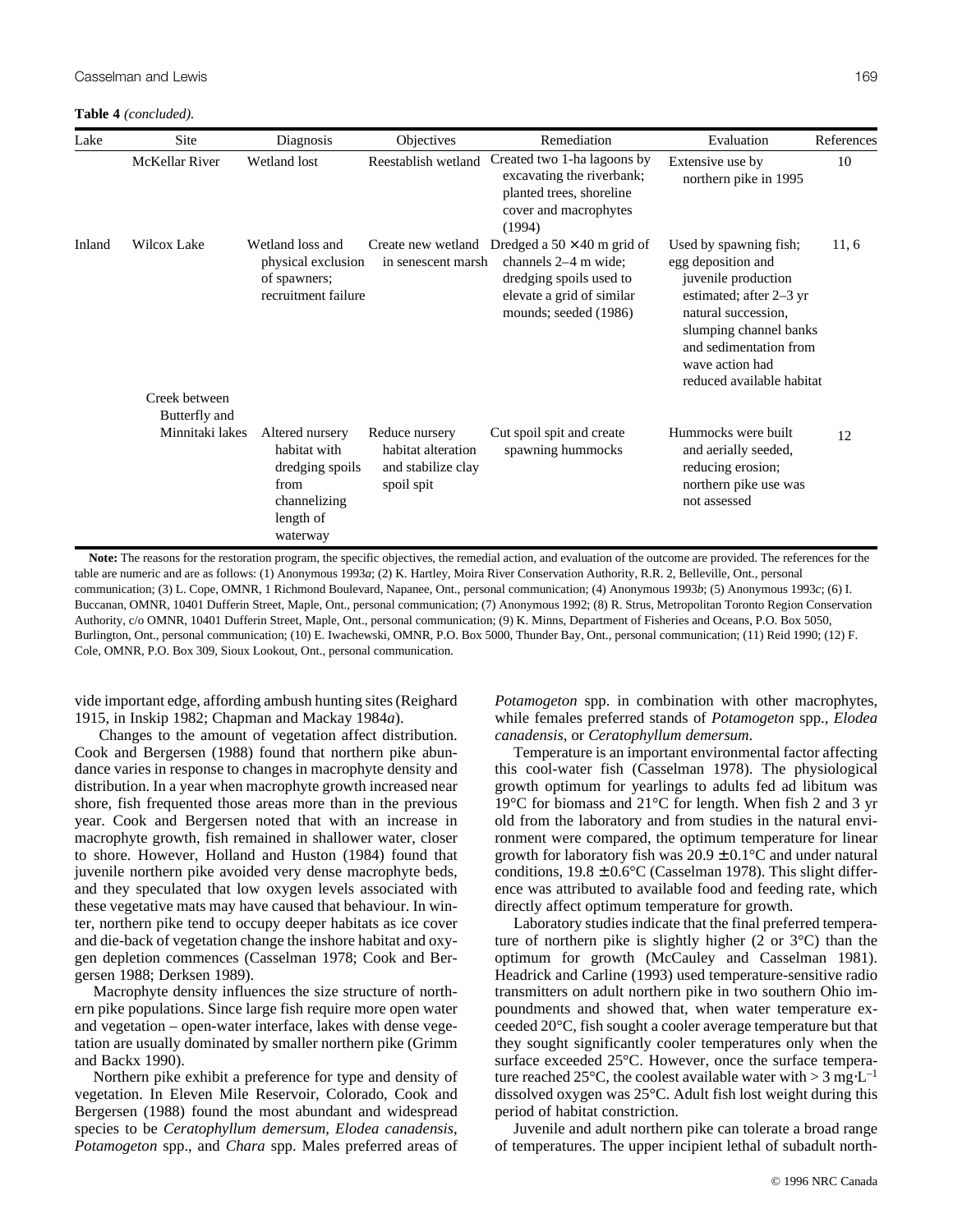Water transparency can affect body condition of northern pike (Craig and Babaluk 1989). The authors showed that weight of a northern pike was positively related to Secchi depth. With every increase in Secchi depth of 1 m over the 3-m range, the fish's weight increased 6%. Craig and Babaluk concluded that high turbidity during the open-water period in prairie lakes in Canada reduced the ability of northern pike to feed.

Food consumption, conversion efficiency, and growth rate are maximal when oxygen saturation is 100%; any decrease in oxygen concentration directly affects growth (Adelman and Smith 1977). Feeding decreases markedly when oxygen concentration falls to approximately 2–3 mg⋅L<sup>-1</sup> (20–30% air saturation) and ceases below 2 mg⋅L<sup>-1</sup>.

Under the ice, the concentration of dissolved oxygen affects activity and vertical distribution of northern pike. In shallow, eutrophic water bodies, as the oxygen is progressively depleted during winter from the substrate to the ice-water interface, the fish move increasingly higher in the water column to the bottom of the ice sheet (Casselman 1978). This behaviour has been studied in the natural environment (Magnuson and Karlen 1970) and under simulated winter conditions in the laboratory (Petrosky and Magnuson 1973). When oxygen concentration decreased to approximately 2–3 mg⋅L<sup>-1</sup>, northern pike approach the ice-water interface. At oxygen concentrations below that level, there was a noticeable decrease in activity (Casselman 1978). In winter under the ice, northern pike stop feeding when oxygen concentration reaches approximately 2 mg⋅L<sup>-1</sup>. When oxygen concentrations are low  $(< 4$  mg⋅L<sup>-1</sup>), some fish actively seek higher levels. From observations in the natural environment by Headrick and Carline (1993) on restricted summer habitat and by Casselman (1978) on restricted winter habitat, adult northern pike attempt to avoid oxygen concentrations of  $< 3-4$  mg⋅L<sup>-1</sup>. Johnson and Moyle (1969) observed that northern pike were attracted to an aerated discharge when oxygen concentrations under the ice were  $< 1$  mg⋅L<sup>-1</sup>. However, under winter conditions, northern pike were extremely inactive at oxygen concentrations below  $0.7 \text{ mg} \cdot L^{-1}$  (Casselman 1978). Casselman captured live northern pike in stationary gear at oxygen concentrations as low as 0.04 mg⋅ $L^{-1}$  (0.3% air saturation).

Depending upon temperature, the upper range of the lower incipient lethal oxygen concentration is  $0.5-1.5$  mg⋅L<sup>-1</sup> (Casselman 1978). Winterkills of northern pike in the natural environment resulting from critically low winter oxygen levels are selective (Casselman and Harvey 1975; Grimm 1983). The fish that died were usually significantly larger, older, and faster growing than the ones that survived. As well, significantly more females than males died.

It is apparent that vegetative cover, temperature, oxygen, water transparency, and light intensity interact to affect the physiology of the fish. These must be taken into consideration when examining and restoring northern pike habitat, and many of the restoration projects that have been conducted, especially

those associated with spawning, have taken these specific requirements into consideration.

## **Habitat restoration in the Great Lakes Basin**

Restoration of northern pike populations through habitat manipulation has usually focused on spawning habitat. The use of dikes or low-head dams in wetlands, marshlands, and swamps to control water level to create and manage northern pike spawning marshes is well established (Franklin and Smith 1963; Forney 1968; Kleinert 1970; Williams and Jacob 1971; Fago 1977). Such managed marshes can increase recruitment over that from unmanaged spawning areas and can compensate, at least in part, for historical losses of wetlands (Kleinert 1970).

In the Great Lakes Basin, recent habitat restoration projects for northern pike have focused on spawning and nursery habitat but generally have not been of the "managed marsh" type (Table 4). We summarize, describe, and evaluate some examples of recent restoration projects that have been conducted in the Great Lakes Basin (Table 4). These projects involve attempts to either improve or create existing or new habitat or wetlands where historical ones have been lost or altered. Habitat improvement has been attempted by cutting channels in senescent *Typha* marshes, controlling water levels, and excluding carp to allow reestablishment of vegetation (e.g., Bay of Quinte, Hamilton Harbour; Table 4). Habitat creation projects have involved planting emergent vegetation, using a variety of planting techniques, excluding carp from the new sites, reclaiming a trout pond by allowing access for northern pike, excavating upland channels, altering dredging spoils, and changing site hydrology (e.g., Toronto shoreline, Lake Superior, Wilcox Lake, Butterfly and Minnitaki lakes; Table 4).

## **Assessing the restoration of northern pike habitat**

Successful habitat restoration efforts must include clear objectives, measurable criteria, and a well-planned assessment program. The latter was often lacking. For northern pike habitat restoration projects, the specific habitat requirements that are limiting must be identified and restoration must focus on meeting those requirements. Clearly, planning for such projects must take into account all factors contributing to the quality and quantity of northern pike habitat, including location and size of the habitat, water levels, site elevation, and morphometry, as well as accessibility. New habitats should be constructed not only with the species' requirements in mind but also with a view to facilitating future assessment (e.g., ease of observing use and enumerating spawners and juveniles; Reid 1990).

Most of the northern pike habitat projects reviewed target both spawning and nursery habitat (Table 4). The distinction between the habitat requirements for each of those life stages has not been clearly defined in the planning nor has a rigorous attempt been made to determine factors limiting production. In most cases, the objectives and criteria for success of these projects have not been strictly defined. Similarly, most assessment efforts have not strictly matched measurement require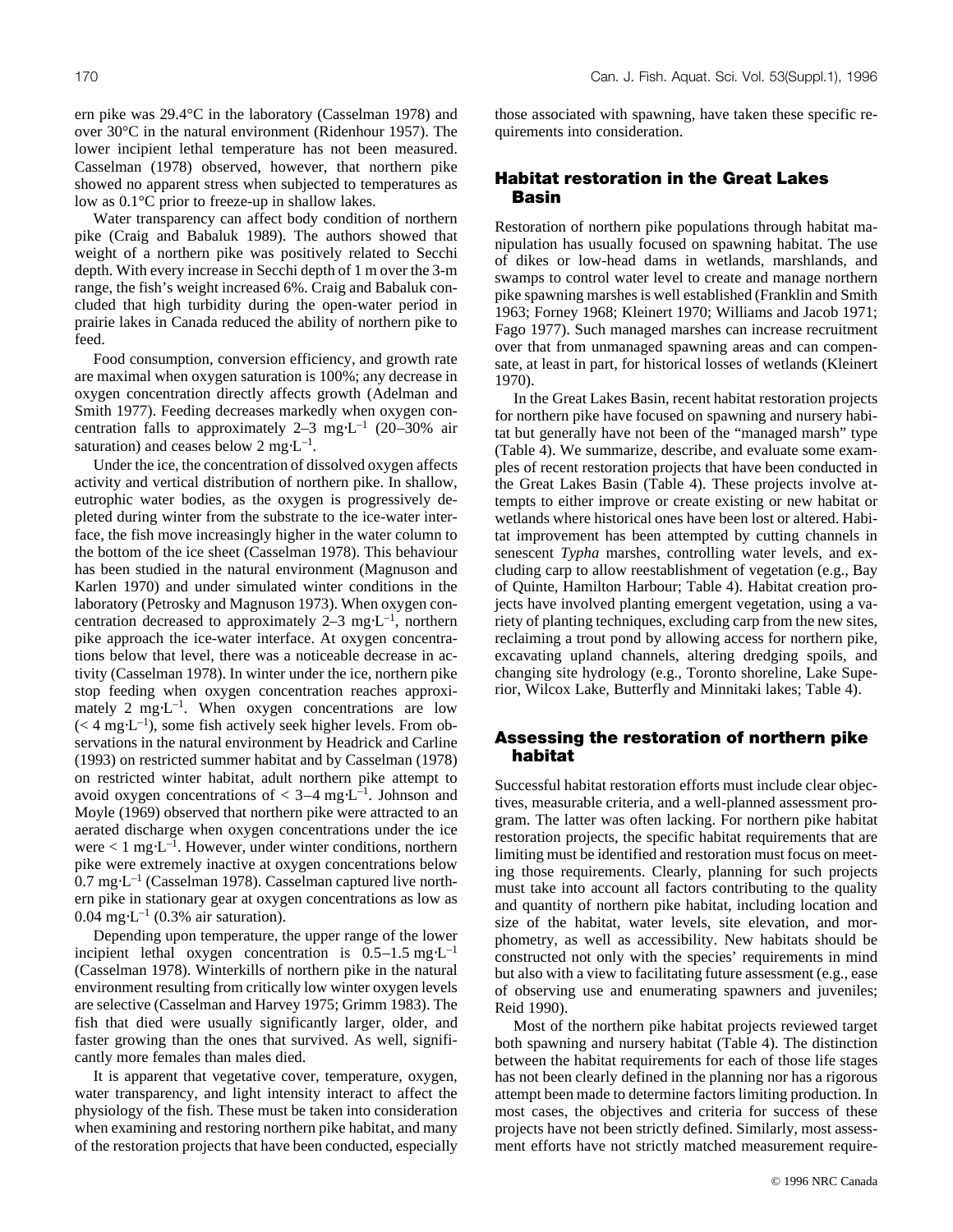ments (what to measure and at what scale) with stated objectives.

As a result, we have found it difficult to evaluate whether these projects resulted in improved habitat for northern pike and ultimately in increased production. It is surprising that habitat restoration for this species has not been more quantitatively evaluated, since habitat requirements are much better defined for this species than for most. In several instances, failure to plan for all factors influencing habitat dynamics at the site compromised the potential for success. Often this was because of factors operating at different spatial or temporal scales. For example, larger-scale hydrological effects must be addressed in advance if new patterns of sedimentation and vegetation distribution are desired. Natural changes of the site over the long term must also be considered; several projects (Table 4) suffered from deterioration of the site over time, particularly the settling of bank slopes (e.g., Bay of Quinte, Wilcox Lake), sedimentation (Mimico Creek), movement of dislocated marsh into new channels (Bay of Quinte), and excessive vegetation growth (Wilcox Lake, Bay of Quinte).

These problems point to three important restoration requirements. First, some sites may require a continuous process of rejuvenation to ensure suitability for northern pike and other species. More importantly, attempts to restore habitat at sites with dense, pure stands of cattail, for example, may need to be more aggressive than at first appears. The natural succession of such sites, coupled with the settling of newly disturbed sediments, may require that channels be initially constructed deeper and wider than "optimum" for northern pike.

Second, the case studies described here (Table 4) point to the need to consider all factors that might influence the site. Failure to consider and plan for the full range of natural and human factors, particularly the hydrology of the area, may jeopardize the success of any project. In this sense, project plans must examine the requirements at a variety of physical and temporal scales to understand the dynamics of the site before and after restoration.

Third, restoration projects require thorough assessment and documentation so that the contribution can be evaluated, preferably quantitatively. This is necessary not only to evaluate and document restoration success but also to document unforeseen outcomes so that future attempts and projects can benefit from the experience, regardless of the results. Long-term followup would be extremely useful to completely evaluate the extent and duration of the contribution. It is also apparent that precise and detailed knowledge now exists to evaluate habitat requirements of northern pike. It follows that precise, quantitative data must be collected when assessing habitat if interpretations and predictions are to be accurate.

When designing and implementing habitat restoration projects for northern pike, it is important to realize that habitat changes, either predicted or unpredicted, could affect, displace, or even eliminate other species.

# **Important habitat requirements and critical factors**

Considering habitats used by northern pike, spawning has received the greatest amount of attention and is best understood. Physical habitat features have been reconstructed and altered in restoration programs with moderate success. Manipulation of managed northern pike marshes has reached such a level that use and production can exceed those of natural conditions (Williams and Jacobs 1971). Indeed, it is possible to convert dry ground to wetlands that northern pike will use for spawning and nursery habitat (Reid 1990). Other artificial habitats have been created successfully. Gillet (1989) created artificial floating substrates that attracted spawning northern pike. Egg deposition was high, exceeding  $1000·m<sup>-2</sup>$ , on structures that were anchored away from shore. The creation of artificial habitat must be carefully evaluated because, although it may increase the presence of one life stage, this may not result in an overall increase in productivity and may also displace other ecologically important species not currently considered to be important or to have human-valued priority.

Year-class strength of northern pike over the past 22 yr in the Bay of Quinte has not been correlated with spring water elevations, as has frequently been observed for other populations (e.g., Johnson 1957; Masse et al. 1993). Even though the fluctuations were relatively extreme over this period, spawning and recruitment were less important in influencing yearclass strength than were summer conditions associated with young northern pike and nursery habitat. Also, the strength of the 1978 and 1983 year-classes indicates that adequate spawning and reproductive potential existed in the northern pike population of the Bay of Quinte and eastern Lake Ontario even though numbers were at record low levels (J.M. Casselman, unpublished data).

These observations support our contention that, contrary to general belief, spawning habitat requirements are usually less critical or limiting than heretofore considered. Furthermore, these requirements are relatively well understood, and spawning habitat is more easily manipulated and restored. Minns et al. (1996) reached a similar conclusion through simulation modelling. They contended that fry and juvenile-adult habitat supplies are more limiting than spawning habitat. There is no doubt that since European settlement, the extensive loss of marshes and wetlands along the shores of the Great Lakes (Whillans 1979, 1982; Dodge and Kavetsky 1994), especially Lake Ontario, has reduced and, in some situations, virtually eliminated northern pike recruitment. If northern pike are to become abundant again in Great Lakes embayments, then this trend must be reversed. Although restoration of spawning habitat is important, we consider that it is not the major factor limiting rehabilitation of northern pike stocks in the Great Lakes but that reestablishment of macrophyte habitat and cover is more important.

Macrophyte cover is an important feature of nursery habitat that not only reduces susceptibility to predation but also provides cover for important prey species and for young pike to lie in wait for prey. We conclude that optimal vegetative densities for nursery habitat range from 40 to 90%. Turbidity and eutrophication can reduce transparency and affect feeding, but more importantly and critically, can also reduce light penetration, inhibiting macrophyte growth. This is important not only for young-of-the-year pike but also for juveniles and adults. Loss of cover can expose young northern pike to predation; our study of year-class strength provides circumstantial evidence that predators in the nursery habitat, such as white perch, can affect survival of young-of-the-year survival and yearling recruitment. Since year-class strength was correlated with temperature, especially in midsummer, temperature may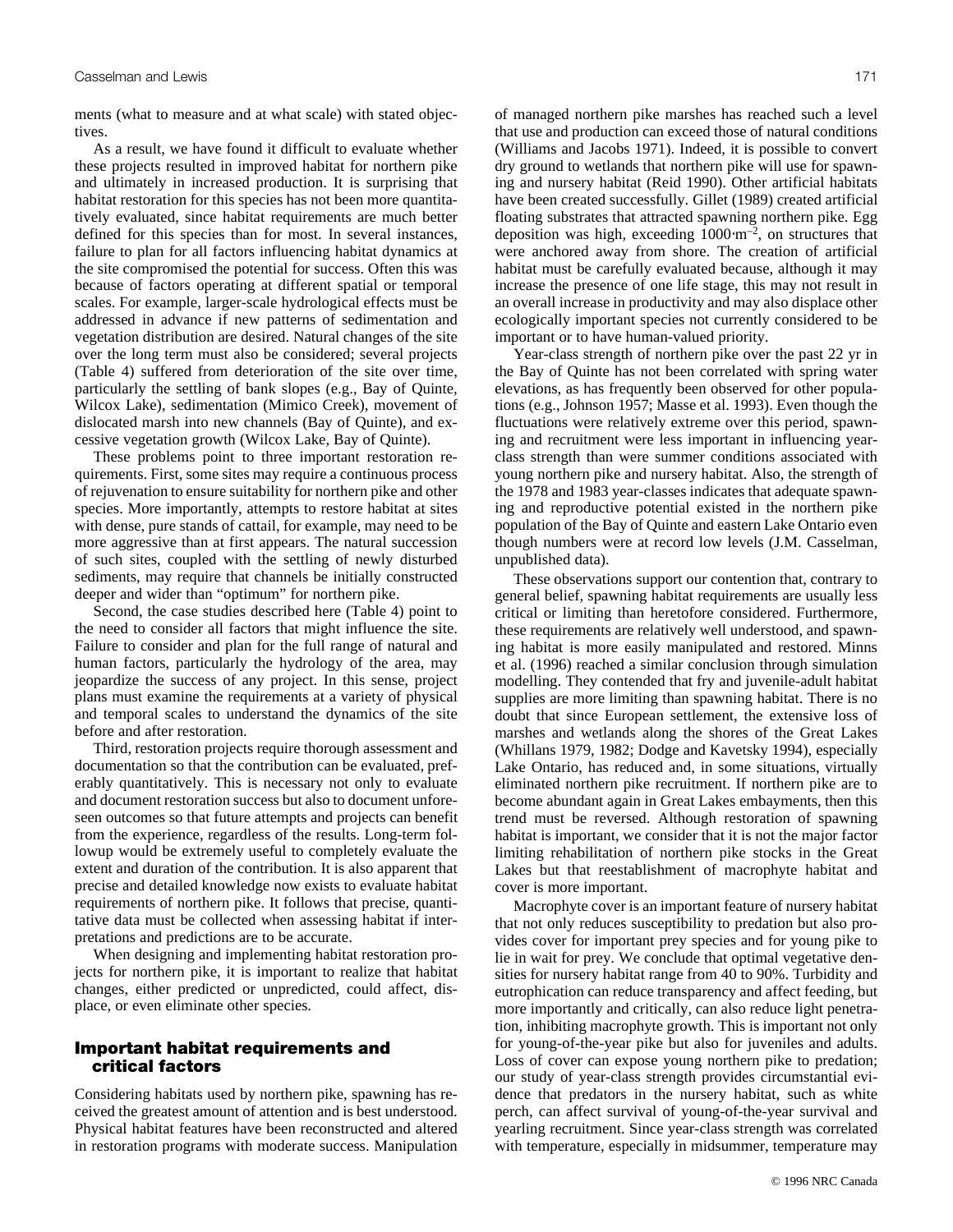directly affect growth and enhance survival of young northern pike, by increasing vegetative cover. Nevertheless, this 22-yr case history study of year-class strength demonstrates the importance of midsummer nursery habitat conditions on northern pike production.

Catch and abundance of adult northern pike was related to the extent of macrophyte cover. Larger individuals frequent lower densities; smaller individuals, higher densities. Optimal juvenile and adult habitat requires vegetative cover that ranges from 35 to 80% (Fig. 7). This agrees with Grimm's (1989) observation that a water body must contain more than 25% submerged macrophytes for a northern pike dominated fish community to exist.

Abundance of vegetation is inversely related to turbidity, eutrophication, and algal production. In recent years, macrophyte production on the south shore of Lake Ontario has increased in one location (Makarewicz and Dilcher 1988). This coincided with a significant decrease in turbidity from the late 1970s to the early 1980s. Makarewicz and Dilcher concluded that the reestablishment of macrophytes was probably associated with phosphorus-abatement programs in Lake Ontario. Decreased turbidity allowed increased light penetration and macrophyte resurgence. With increased vegetative cover, northern pike feeding would be enhanced and their condition factor would improve. Macrophyte biomass and diversity were greater in the large bays of Lake Ontario (e.g., Bay of Quinte) prior to anthropogenic loading of phosphorus (Bristow et al. 1977; Warwick 1980). There is no doubt that cultural eutrophication in the mid–1950s caused reduced light penetration, decreasing and virtually eliminating vegetative cover, greatly reducing northern pike habitat and abundance (e.g., Bay of Quinte; Hurley and Christie 1977). Jagtman et al. (1990) demonstrated that eutrophication can cause loss of littoral-zone vegetation with the disappearance of northern pike habitat. From data from the late 1980s, Loftus et al. (1992) estimated that 34.7% of the Bay of Quinte supported submerged macrophytes and that Remedial Action Plan options (Hartig 1993) would increase average coverage by only 11%. However, from the relationship between catch and vegetative cover (Fig. 7), this change in vegetative cover could increase northern pike abundance by an additional 35%. It is apparent that if northern pike abundance is to be increased in the Great Lakes Basin, water transparency and macrophyte cover must be improved.

Climate warming could increase available nearshore habitat in the Great Lakes for cool-water fish (Meisner et al. 1987) such as northern pike but would make shallow embayments less optimal as juvenile and adult habitat, although probably more optimal as nursery habitat. If increased temperature causes increased vegetative growth and if macrophytes expand, northern pike abundance will do the same. If zebra mussel (*Dreissena polymorpha*) expansion in the inshore waters and embayments in the lower Great Lakes increases water transparency and leads to more macrophyte cover, more optimal nursery and juvenile-adult habitat will be restored and northern pike production improved. However, increased light penetration could increase water temperatures, having obvious effects on growth and production. An increase in macrophytes would probably result in increased organic degradation and associated biological oxygen demand, and in severe winters, with thickened ice cover, critical oxygen depressions could occur and become locally severe in confined embayments.

This could result in selective winter mortalities (Casselman and Harvey 1975) of northern pike and other species. Increased macrophyte cover would not only increase northern pike abundance but could also make it more variable.

## **Acknowledgments**

Chris Robinson interpreted the cleithra from the Ontario Ministry of Natural Resources (OMNR) Glenora fisheries information archive. David Brown assisted in preparing some of the figures. Ken Scott gave computer support and assistance. Ann Chalk and others at the OMNR Research, Science, and Technology Branch library at Maple, Ont., provided assistance in locating literature. Many people in OMNR provided restoration project information. Carol Ward and Lois Casselman assisted in the final preparation and submission of the manuscript. We appreciate the constructive reviews by J. Leach, R. Carline, J. Kelso, and two anonymous referees.

## **References**

- Adelman, I.R., and Smith, L.L. 1970. Effect of hydrogen sulfide on northern pike eggs and sac fry. Trans. Am. Fish. Soc. **99**: 501–509.
- Adelman, I.R., and Smith, L.L.. 1977. Effect of oxygen on growth and food conversion efficiency of northern pike. Prog. Fish-Cult. **32**: 93–96.
- Alldridge, N.A., and White, A.M. 1980. Spawning site preferences for northern pike, *Esox lucius*, in a New York marsh with widely fluctuating water levels. Ohio J. Sci. **80**: 57–73.
- Anderson, P.G. 1993. Adaptation of a habitat suitability model for prioritizing habitat rehabilitation needs of northern pike (*Esox lucius*). M.Sc. thesis, Trent University, Peterborough, Ont.
- Anonymous. 1992. Toronto waterfront habitat rehabilitation pilot projects. Tech. Rep. Metropolitan Toronto Region Conservation Authority, Toronto, Ont.
- Anonymous. 1993*a*. The Bay of Quinte RAP stage 2 report: time to act. Bay of Quinte RAP Coordinating Committee, Kingston, Ont.
- Anonymous. 1993*b*. Metropolitan Toronto waterfront habitat rehabilitation pilot projects. Summary Rep. Metropolitan Toronto Region Conservation Authority, Toronto, Ont.
- Anonymous. 1993*c*. Clean waters, clear choices. Recommendations for action. Metropolitan Toronto and Region Remedial Action Plan. Toronto Remedial Action Plan Commission, Toronto, Ont.
- Baldwin, N.S., Saalfeld, R.W., Ross, M.A., and Buettner, H.J. 1979. Commercial fish production in the Great Lakes 1867–1977. Tech. Rep. No. 3. Great Lakes Fishery Commission, Ann Arbor, Mich.
- Bevelhimer, M.S., Stein, R.A., and Carline, R.F. 1985. Assessing significance of physiological differences among three esocids with a bioenergetics model. Can. J. Fish. Aquat. Sci. **42**: 57–69.
- Bodaly, R.A., and Lysack, L.F.W. 1984. Response of a boreal northern pike (*Esox lucius*) population to lake impoundment: Wupaw Bay, Southern Indian Lake, Manitoba. Can. J. Fish. Aquat. Sci. **41**: 706–714.
- Bristow, J.M., Crowder, A.A., King, M.R., and Vanderkloet, S. 1977. The growth of aquatic macrophytes in the Bay of Quinte prior to phosphate removal by tertiary treatment (1975–1976). Nat. Can. **104**: 465–473.
- Brynildson, C. 1958. What's happening to northern pike spawning grounds? Wis. Conserv. Bull. **23**: 1–3.
- Carlander, K.D., Campbell, J.S., and Muncy, R.J.. 1978. Inventory of percid and esocid habitat in North America. Am. Fish. Soc. Spec. Publ. **11**: 27–38.
- Casselman, J.M. 1978. Effects of environmental factors on growth, survival, activity, and exploitation of northern pike. Am. Fish. Soc. Spec. Publ. **11**: 114–128.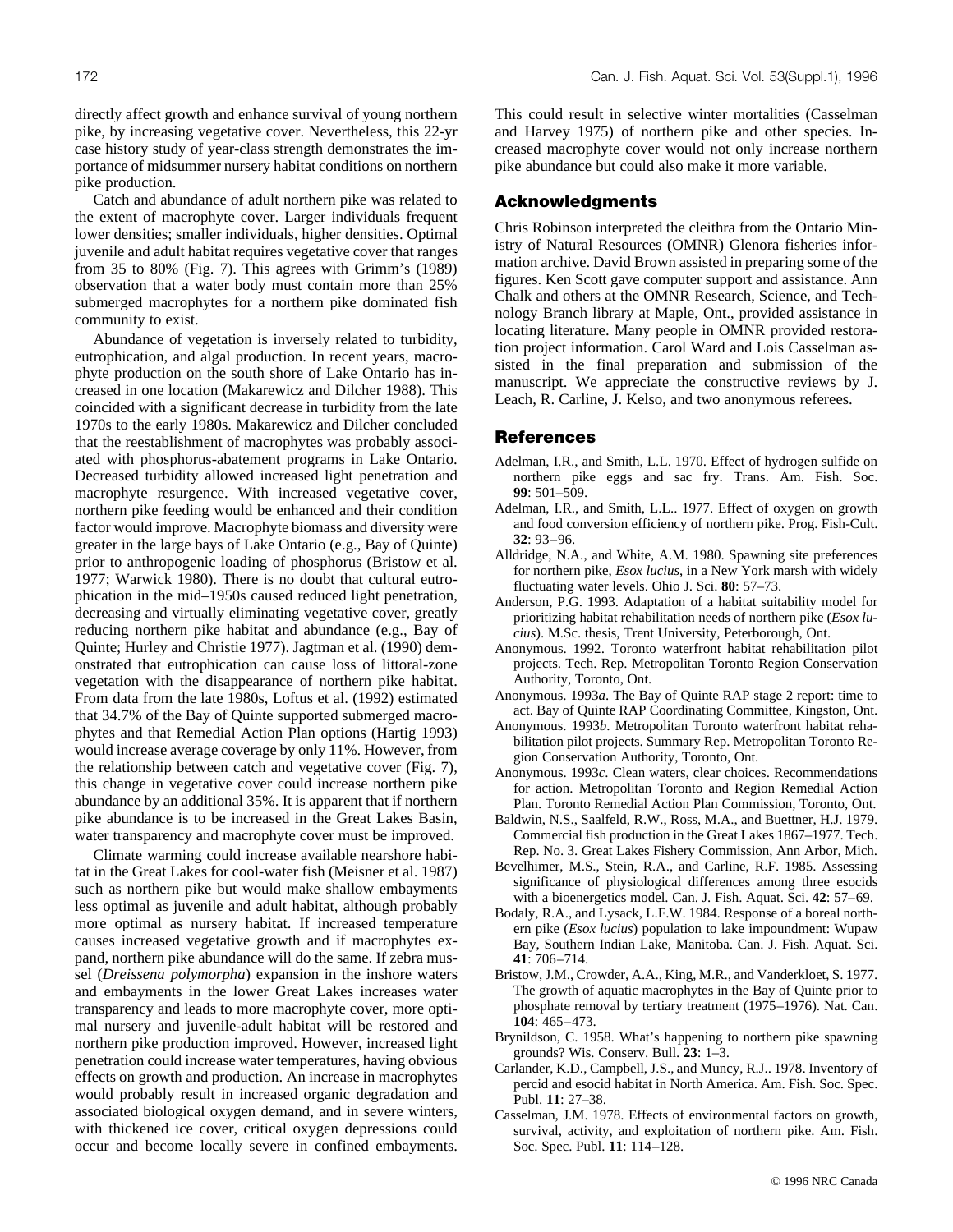- Casselman, J.M., and Harvey, H.H. 1973. Fish traps of clear plastic. Prog. Fish-Cult. **35**: 218–220.
- Casselman, J.M., and Harvey, H.H. 1975. Selective fish mortality resulting from low winter oxygen. Verh. Int. Ver. Theor. Angew. Limnol. **19**: 2418–2429.
- Chapman, C.A., and Mackay, W.C. 1984*a*. Direct observation of habitat utilization by northern pike. Copeia, 1984(1): 255–258.
- Chapman, C.A., and Mackay, W.C. 1984*b*. Versatility in habitat use by a top aquatic predator, *Esox lucius*. J. Fish Biol. **25**: 109–115.
- Clark, C.F. 1950. Observations on the spawning habits of the northern pike, *Esox lucius*, in northwestern Ohio. Copeia, 1950(4): 285–288.
- Coble, D.W. 1972. Ecological significance of vegetation to northern pike, *Esox lucius*, spawning. Trans. Am. Fish. Soc. **101**: 560–565.
- Cook, M.F., and Bergersen, E.P. 1988. Movements, habitat selection, and activity periods of northern pike in Eleven Mile Reservoir, Colorado. Trans. Am. Fish. Soc. **117**: 495–502.
- Cooper, W.E., and Crowder, L.B.. 1979. Patterns of predation in simple and complex environments. *In* Predator-prey systems in fisheries management. *Edited by* R.H. Strout and H. Clepper. Sport Fishing Institute, Washington, D.C. pp. 257–267.
- Craig, J.F., and Babaluk, J.A. 1989. Relationship of condition of walleye (*Stizostedion vitreum*) and northern pike (*Esox lucius*) to water clarity, with special reference to Dauphin Lake, Manitoba. Can. J. Fish. Aquat. Sci **46**: 1581–1586.
- Craig, R.A., and Black, R.M. 1986. Nursery habitat of muskellunge in southern Georgian Bay, Lake Huron, Canada. Am. Fish. Soc. Spec. Publ. **15**: 79–86.
- Crossman, E.J., and Casselman, J.M. 1987. An annotated bibliography of the pike, *Esox lucius* (Osteichthyes: Salmoniformes). R. Ont. Mus. Life Sci. Misc. Publ.
- Derksen, A.J. 1989. Autumn movements of underyearling northern pike, *Esox lucius*, from a large Manitoba marsh. Can. Field Nat. **103**: 439–431.
- Diana, J.S., Mackay, W.C., and Ehrman, M. 1977. Movements and habitat preference of northern pike (*Esox lucius*) in Lac Ste. Anne, Alberta. Trans. Am. Fish. Soc. **106**: 560–565.
- Dodge, D., and Kavetsky, R. 1994. Aquatic habitat and wetlands of the Great Lakes. *In* Proceedings of State of the Great Lakes Ecosystem Conference, July 1994. U.S. Environmental Protection Agency and Environment Canada, Burlington, Ont.
- Fago, D.M. 1977. Northern pike production in managed spawning and rearing marshes. Wis. Dep. Nat. Resour. Tech. Bull. No. 96.
- Forney, J.L. 1968. Production of young northern pike in a regulated marsh. N.Y. Fish Game J. **15**: 143–154.
- Fortin, R., Dumont, P., Fournier, H., Cadieux, C., and Villeneuve, D. 1982. Reproduction et force des classes d'âge du grand brochet (*Esox lucius* L.) dans le Haut-Richelieu et la baie Missisquoi. Can. J. Zool. **60**: 227–240.
- Franklin, D.R., and Smith, L.L., Jr. 1963. Early life history of the northern pike, *Esox lucius*, with special reference to the factors influencing the numerical strength of year classes. Trans. Am. Fish. Soc. **92**: 91–110.
- Gillet, C. 1989. Réalisation de frayères artificielles flottantes pour les poissons lacustres (brochet, perche, cyprinidés). Hydroecol. Appl. **1** :145–193.
- Gravel, Y., and Dubé, J. 1980. Les conditions hydriques et le rôle de le végétation dans une frayère à grand brochets, *Esox lucius* Linné. Eau Que. **13**: 229–230.
- Grimm, M.P. 1983. Regulation of biomass of small (< 41 cm) northern pike (*Esox lucius* L.), with special reference to the contribution of individuals stocked as fingerlings. Fish. Manage. **14**: 114–134.
- Grimm, M.P. 1989. Northern pike (*Esox lucius* L.) and aquatic vegetation, tools in the management of fisheries and water quality in shallow waters. Hydrobiol. Bull. **23**: 61–67.

Grimm, M.P., and Backx, J.J.G.M. 1990. The restoration of shallow

eutrophic lakes, and the role of northern pike, aquatic vegetation and nutrient concentration. Hydrobiologia, **200/201**: 557–566.

- Hartig, J.H. 1993. A survey of fish-community and habitat goals/objectives/targets and status in Great Lakes Areas of Concern. Great Lakes Fishery Commission, Ann Arbor, Mich.
- Hassler, T.J. 1970. Environmental influence on early development and year-class strength of northern pike in Lakes Oahe and Sharpe, South Dakota. Trans. Am. Fish. Soc. **99**: 369–375.
- Headrick, M.R., and Carline, R.F. 1993. Restricted summer habitat and growth of northern pike in two southern Ohio impoundments. Trans. Am. Fish. Soc. **122**: 228–236.
- Hokanson, K.E.F., McCormick, J.H., and Jones, B.R. 1973. Temperature requirements for embryos and larvae of the northern pike, *Esox lucius* (Linnaeus). Trans. Am. Fish. Soc. **102**: 89–100.
- Holland, L.E., and Huston, M.L. 1984. Relationship of young-of-theyear northern pike to aquatic vegetation types in backwaters of the upper Mississippi River. North Am. J. Fish. Manage. **4**: 514–522.
- Hurley, D.A., and Christie, W.J. 1977. Depreciation of the warmwater fish community in the Bay of Quinte, Lake Ontario. J. Fish. Res. Board Can. **34**: 1849–1860.
- Inskip, P.D. 1982. Habitat suitability index models: northern pike. U.S. Fish Wildl. Serv. FWS/OBS–82/10.17.
- Jagtman, E., Hosper, S.H., Meijer, M.L., and van Donk, E. 1990. The role of fish stock management in the control of eutrophication in shallow lakes in the Netherlands. *In* Management of Freshwater Fisheries. Proceedings of a Symposium Organized by the European Inland Fisheries Advisory Committee, Goteborg, Sweden, 31 May – 3 June 1988. *Edited by* W.L.T. Van Densen, B. Steinmetz, and R.H. Hughes. Wageningen, Pudoc, The Netherlands. pp. 328–343.
- Johnson, F.H. 1957. Northern pike year-class strength and spring water levels. Trans. Am. Fish. Soc. **86**: 285–293.
- Johnson, F.H., and Moyle, J.B. 1969. Management of a large shallow winterkill lake in Minnesota for the production of pike (*Esox lucius*). Trans. Am. Fish. Soc. **98**: 691–697.
- Johnson, L. 1960. Studies of the behaviour and nutrition of the pike (*Esox lucius* L.). Ph.D. thesis, University of Leeds, Leeds, England.
- Jude, D.J., and J. Pappas. 1992. Fish utilization of Great Lakes coastal wetlands. J. Great Lakes Res. **18**: 651–672.
- Kleinert, S.J. 1970. Production of northern pike in a managed marsh, Lake Ripley, Wisconsin. Wis. Dep. Nat. Resour. Res. Rep. No. 49.
- Le Cren, E.D. 1987. Perch (*Perca fluviatilis*) and pike (*Esox lucius*) in Windermere from 1940 to 1985; studies in population dynamics. Can. J. Fish. Aquat. Sci. **44**: 216–228.
- Loftus, K.K., Sayer, R.B., Elliott, R.E., Crowder, A.A., and Casselman, J.M. 1992. Bay of Quinte Remedial Action Plan. Tech. Rep. No. 14. Bay of Quinte Remedial Action Plan, Kingston, Ont.
- Magnuson, J.J., and Karlen, D.J. 1970. Visual observation of fish beneath the ice in a winterkill lake. J. Fish. Res. Board Can. **27**: 1059–1068.
- Makarewicz, J.C., and Dilcher, R.C. 1988. Occurrence of macrophytes in the nearshore waters of Lake Ontario. J. Great Lakes Res. **14**: 405–410.
- Mann, R.H.K., and Beaumont, W.R.C. 1990. Fast- and slow-growing pike, *Esox lucius* L., and problems of age-determinations from scales. Aquacult. Fish. Manage. **21**: 471–478.
- Masse, G., Dumont, P., and Fortin, R. 1993. Survie oeufs-juvéniles et force des classes d'âge de la rivière aux Pins, pres de Montréal, Québec. Can. J. Zool. **71**: 368–375.
- McCarraher, D.B., and Thomas, R.E. 1972. Ecological significance of vegetation to northern pike, *Esox lucius*, spawning. Trans. Am. Fish. Soc. **101**: 560–563.
- McCauley, R.W., and Casselman, J.M. 1981. The final preferendum as an index of the temperature for optimum growth in fish. *In* Proceedings of the World Symposium on Aquaculture in Heated